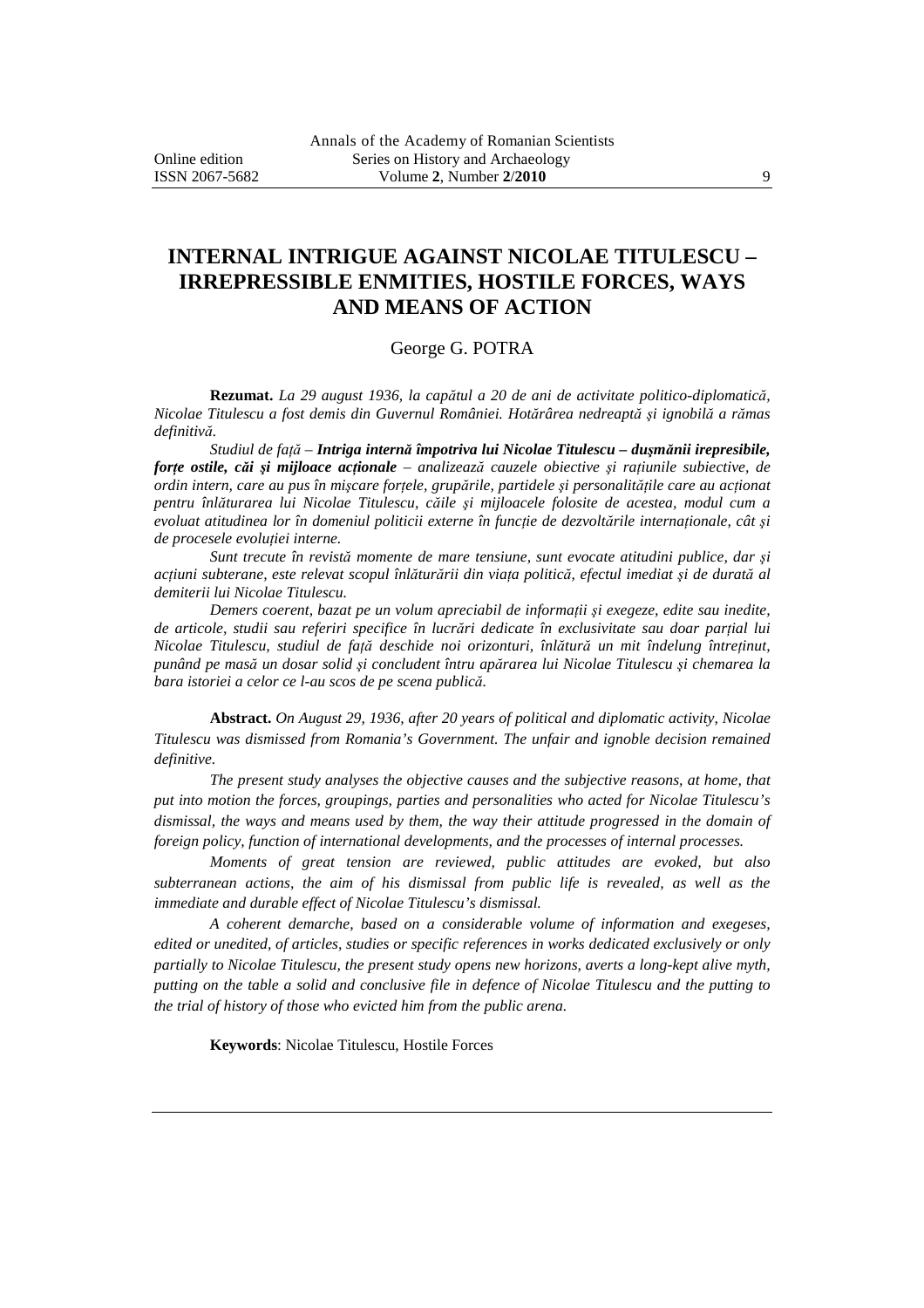The political forces and personalities in Romania that acted against<sup>i</sup> Nicolae Titulescu were, in their turn, very numerous. If King Carol II<sup>ii</sup> was indisputably Nicolae Titulescu's main adversary, it is not less true that against the Romanian Foreign Minister had acted politicians like Gheorghe Tătărescu, iii Prime Minister; Ion Inculeț,<sup>iv</sup> Deputy Prime Minister; Victor Antonescu;<sup>v</sup> Richard Franasovici<sup>vi</sup> and Valer Pop,  $\overline{v}$ <sup>ii</sup> ministers; to them one should add other politicians head or not of political parties, diplomats, a.o., like Octavian Goga,  $\frac{1}{11}$  A. C. Cuza;<sup>ix</sup> Alexandru Vaida-Voevod;<sup>x</sup> Gheorghe I. Brătianu;<sup>xi</sup> N. Iorga<sup>xii</sup> Grigore Filipescu;<sup>xiii</sup> Corneliu Zelea Codreanu;<sup>xiv</sup> Constantin Argetoianu;<sup>xv</sup> Mihail Manoilescu;<sup>xvi</sup> Mihail Sturdza;<sup>xvii</sup> Constantin Cesianu;<sup>xviii</sup> V.V. Tilea;<sup>xix</sup> Anton Bibescu;<sup>xx</sup> Radu Lecca;<sup>xxi</sup> Ștefan Tătărescu.<sup>xxii</sup>

What is uniting and what is dividing – both from the point of view of the scopes that inspired them and the goals followed and the ways and means used – the forces that acted for Nicolae Titulescu's dismissal? This is a question which, in spite of difficulties, should be answered.

### **Conspirators**

First of all, one should note the diversity of forces that had acted against the former Foreign Minister: parties, political groupings and politicians. They are forces and factors that had different political orientations, if we were to compare their programmatic orientations or refer to their very intimate evolution. They were forces and factors that were in opposition or participated, in some way to governance. A stricter, but imperfect, attempt to classify them should note, in our opinion, three distinct categories: the extreme rightist forces, the centre-rightist parties and groupings, the governmental forces.

In the ranks of the extreme rightist forces we must quote, before anything else the Iron Guard ("Everything for the Country"), the Agrarian National Party (after the unification in 1935 of the League for National Christian Defense with the Agrarian National Party), the National Party of Labour in Romania, the groupings and organizations of the German ethnical Group.

The Romanian Front (Alexandru Vaida-Voevod), The People's Party and the "Young Liberals" Grouping (Gheorghe Brătianu) outline the second category.

The governing forces and especially the royal camarilla define a third category.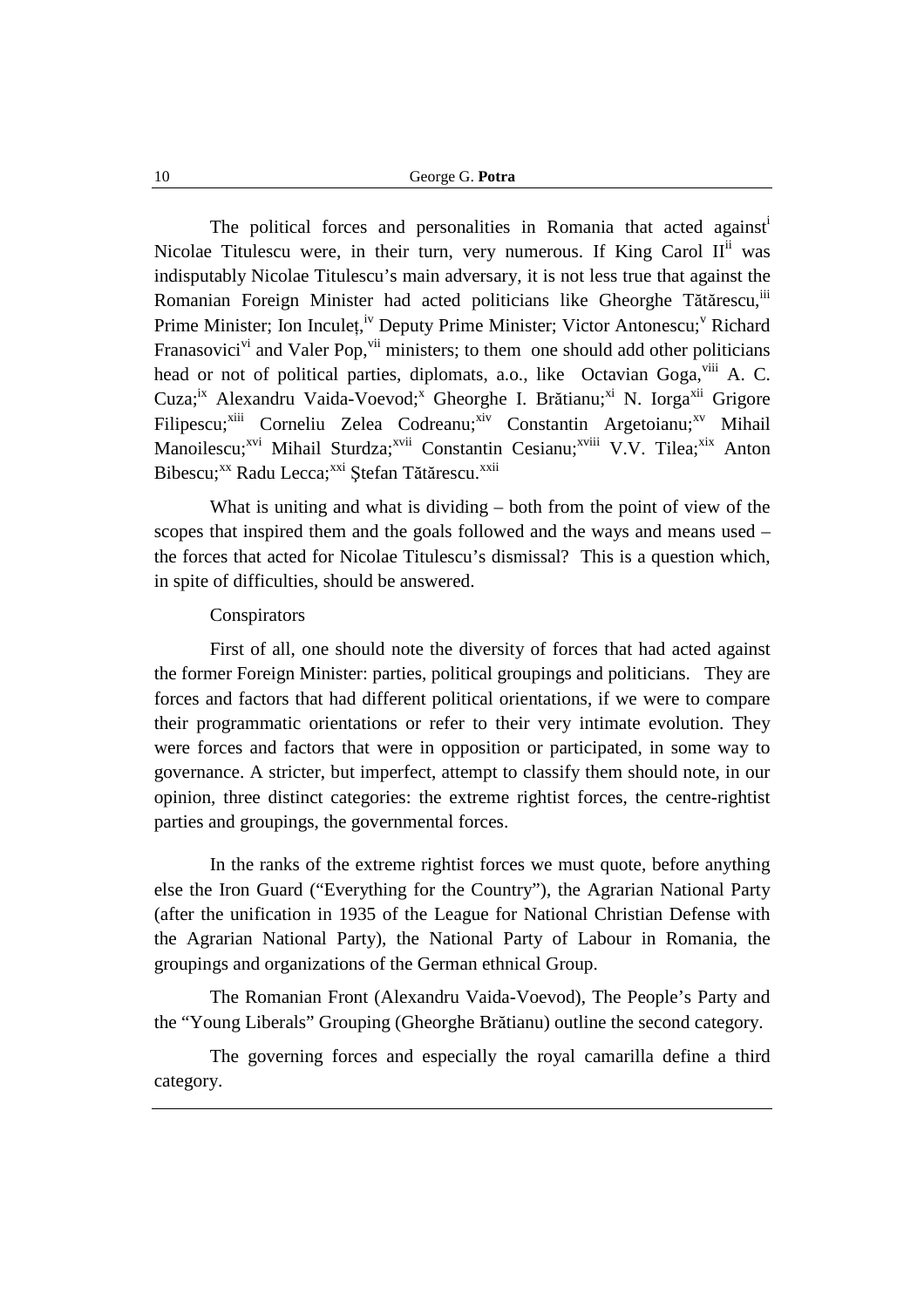Around these three great centers there gravitated politicians who, for various reasons, for different periods of time and with different means, have accomplished a more or less personal action.

It is mentioned from the very beginning that against the Foreign Minister had pronounced themselves and actioned – not from party stands, even if some of them were leaders of some groupings, organizations or parties, and they did it not by clear political and ideological reasons, leaving the impression that the subjective factor was the one that prevailed – personalities of the political, economic, or news world, some in good faith, others not, highly principled people, but also rascals of the lowest kind, opportunists or redeemers of the lowest kind, people inspired by convictions and aspirations or simple condotiere, often manipulated, both kinds, by occult forces from within or without de country.

# What could they not forgive him

The attitude of these forces, groupings and parties in the field of foreign policy evolved in time, defining themselves both function of international evolutions, and function of internal processes and events, the generating factors being both objective and subjective.

The extreme-right groupings – born as a reaction to social and political evolutions in this country – adopted very rapidly in the field of foreign policy orientations which placed them in contradiction with the huge majority of the forces of the Romanian political scene. The doctrinaire similitudes and the durable links established by them with the fascist parties in Italy and Germany made them rapidly evolve on the way of abandoning national interests, as they had outlined themselves all along a whole historical evolution and as they were perceived by the huge majority of the Romanian public opinion. From assertions in principle they reached rapidly common actions aiming at scuttling the traditional orientations and the constant Romanian foreign policy objectives. The moving off from the traditional French-English system of alliances and the orientation of our country towards (in the beginning) and her alignment (later) to the policy of Hitler's Germany and Mussolini's Italy looks like a defining note of their political stands. Subsequent to this orientation is their anti-Soviet attitude, expressed both in the opposition against de normalization of Romania's political and diplomatic relations with the Soviet Union and, under the conditions in which this process could not be prevented, the discrediting and blocking of all efforts meant to ensure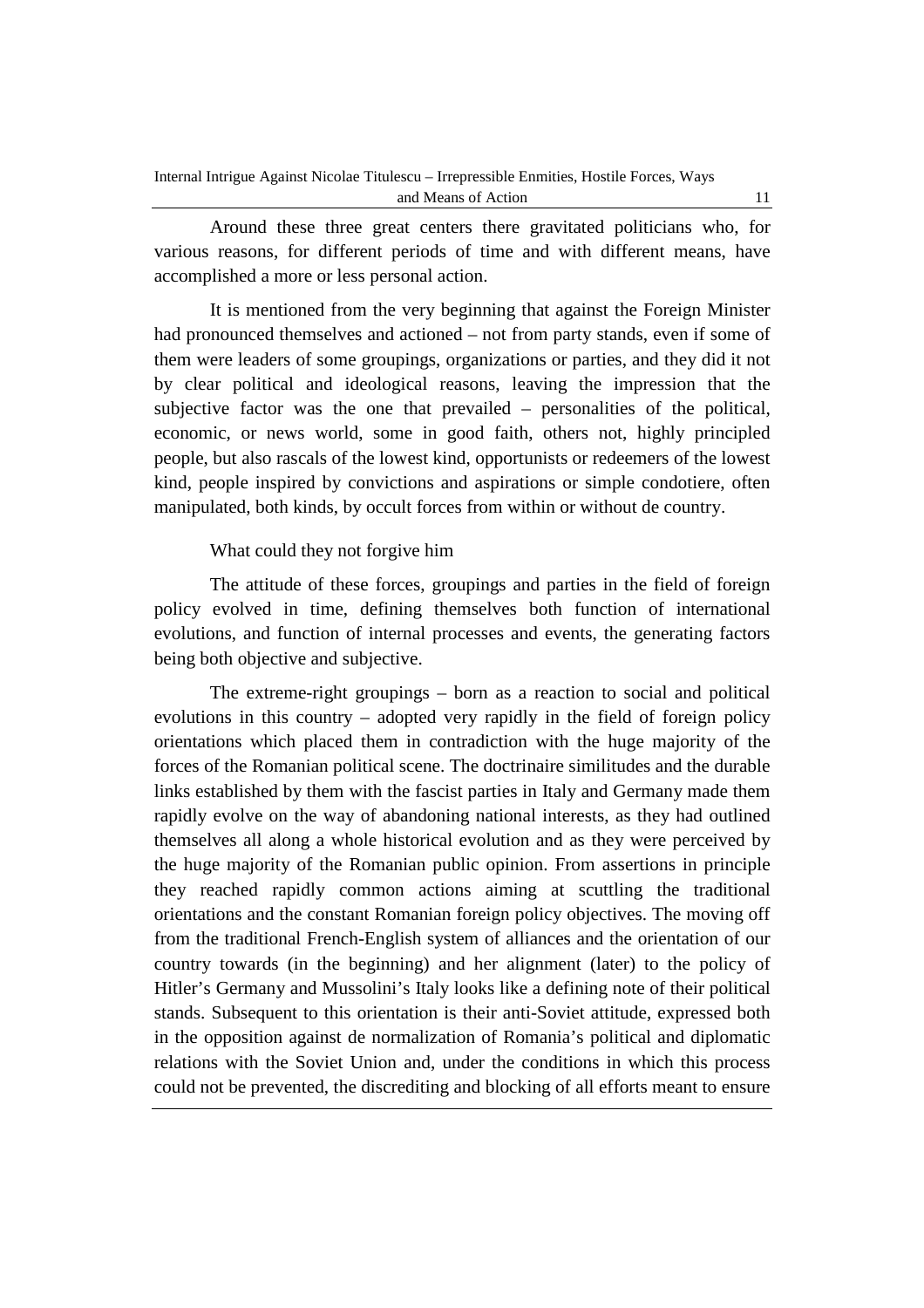a normal evolution of these relations, of their development on a political, economic, cultural, tourist, etc., plane. The enrolment of these extreme-right parties into a doctrinaire system of foreign filiations, antinational anyway, resulted in their unreserved taking over foreign policy objectives from the fascist, totalitarian regimes. We have in view, in this framework, their action in favor of revising the peace treaties concluded after the First World War, this process being thought out in several components (territorially, in point of military obligations and of financial tasks). The main beneficiary of this action was undoubtedly Hitler's Germany, the great vanquished in the First World War and the most powerful and tenacious champion of revision and revenge. Taking over orientations and foreign policy objectives of the fascist regimes, these parties and political groupings focused, also, their main attack and their palpable actions against the efforts for constituting some regional security defensive bodies, meant to defend the territorial *status quo* recognized under the peace treaties concluded after the First World War. The Little Entente and the Balkan Entente became for them the target of an adverse generalized campaign. Pronouncing themselves and acting against the system of collective security they also attacked virulently the League of Nations. a.o. Essentially, one may say that these forces acted programmatically for the change of Romania's foreign policy, for the rejection of the system of collective security and the alignment of the Romanian foreign policy to that of Hitler Germany and Mussolini's Italy. The extreme-right parties and groupings had never forgiven Nicolae Titulescu's intransigent attitude adopted by him against the programmatic orientations and their palpable actions in internal policy and against their fierce fight against the democratic system, against the parliamentary regime, with a view to dismiss him and replace him with dictatorial structures. The sure role Nicolae Titulescu had in dismantling the Iron Guard in 1933 – disputable only if he was an inspirer or a co-author – exacerbated the legionnaires' fury, who appealed to the extreme formula of political madness: the condemnation to death of the Romanian foreign minister. The centre-right parties and groupings placed also Nicolae Titulescu at the centre of their critical approaches in matter of foreign policy. Their attitude became more virulent at the mid-fourth decade, under the conditions of the promotion of the Romanian foreign minister of new demarches on the line pf collective security. If his action for the normalization of the political and diplomatic relations with the USSR was generally positively received, his demarches for the consolidation of the system of collective security, of concluding a Romanian-Soviet pact of mutual assistance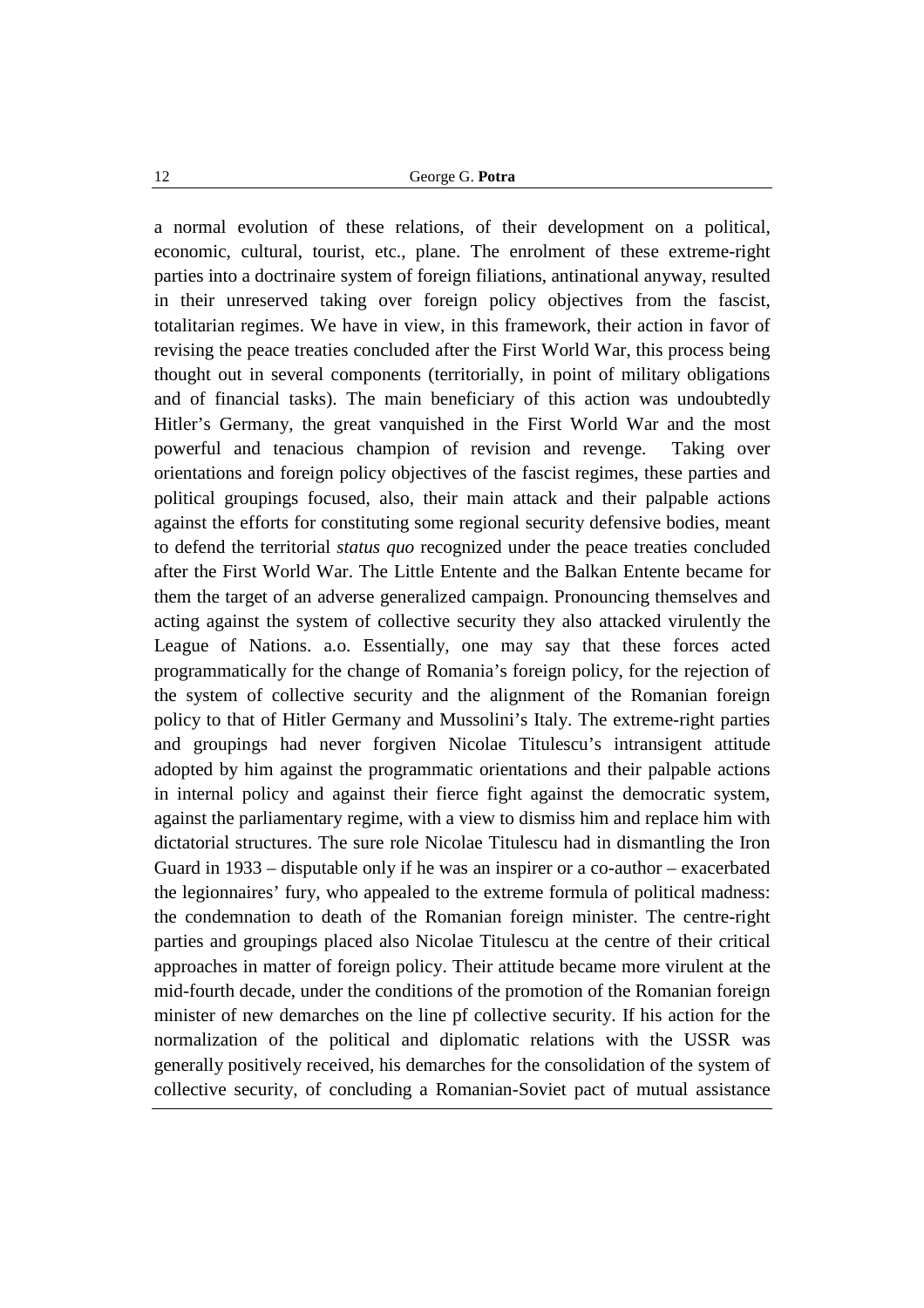have met with their fierce resistance, as they considered that such a treaty was not only dangerous but also damaging for Romania's national interests. They considered as dangerous the provisions of the draft treaty, a real menace for Romania's security, for her independence, sovereignty and territorial integrity. At the same time, they advanced the assumption – not ungrounded – that such an act would determine a total damaging of the relations with Hitler's Germany and Mussolini's Italy, but also with some of our traditional allies, who had an anti-Soviet stand, namely, Poland and Yugoslavia. Those parties and political groupings that reproached to the Romanian foreign minister his exclusively French-English stand, the lack of perceiving the new tendencies and evolutions on a European plane, ignoring the role of Germany and Italy in Europe and in the world. The leaders of those parties have shown a reprehensible understanding of the revisionist policy of those states and, subsequently, they incriminated the categorical condemnation by the Romanian foreign minister of their force acts, Italy's aggression against Ethiopia, Germany's trespassing of the provisions of the Versailles Peace Treaty, by the occupation of the Rhineland demilitarized zone, the German and Italian implication in the civil war in Spain. It is not ignored – especially in the case of "Frontul Românesc" and of Alexandru Vaida-Voevod especially – the sympathy (in some cases even the direct support ) for the legionnaires, which attracted, *ipso facto,* more severe or less severe condemnations against Nicolae Titulescu, who had consistently taken a stand against any extremism, be it rightist or leftist. Although they invoked questions of method – the interference in home affairs of a minister not allied to any party, responsible for foreign Affairs – the leaders of those parties and political structures were motivated by ideological options and political orientations who were in an obvious and irreconcilable contradiction with Nicolae Titulescu's ones. Personal adversities – especially in the case of Alexandru Vaida-Voevod, who could not forgive Nicolae Titulescu for his opposition to the conclusion of a Romanian-Soviet non-aggression pact, that had obliged him eventually to resign from his function of prime minister – vainglory and ambitions also played a very important part in the union of those forces and the intensification of their action. Concentrating those attacks against Nicolae Titulescu, the leaders of these structures – the same as those of extreme-right groupings – aimed not only to remove the head of the Romanian diplomacy – to whom they reproached in the last analysis his lack of patriotism –, but also, and there is no doubt, the reorientation of Romania's foreign policy. That those attacks against Nicolae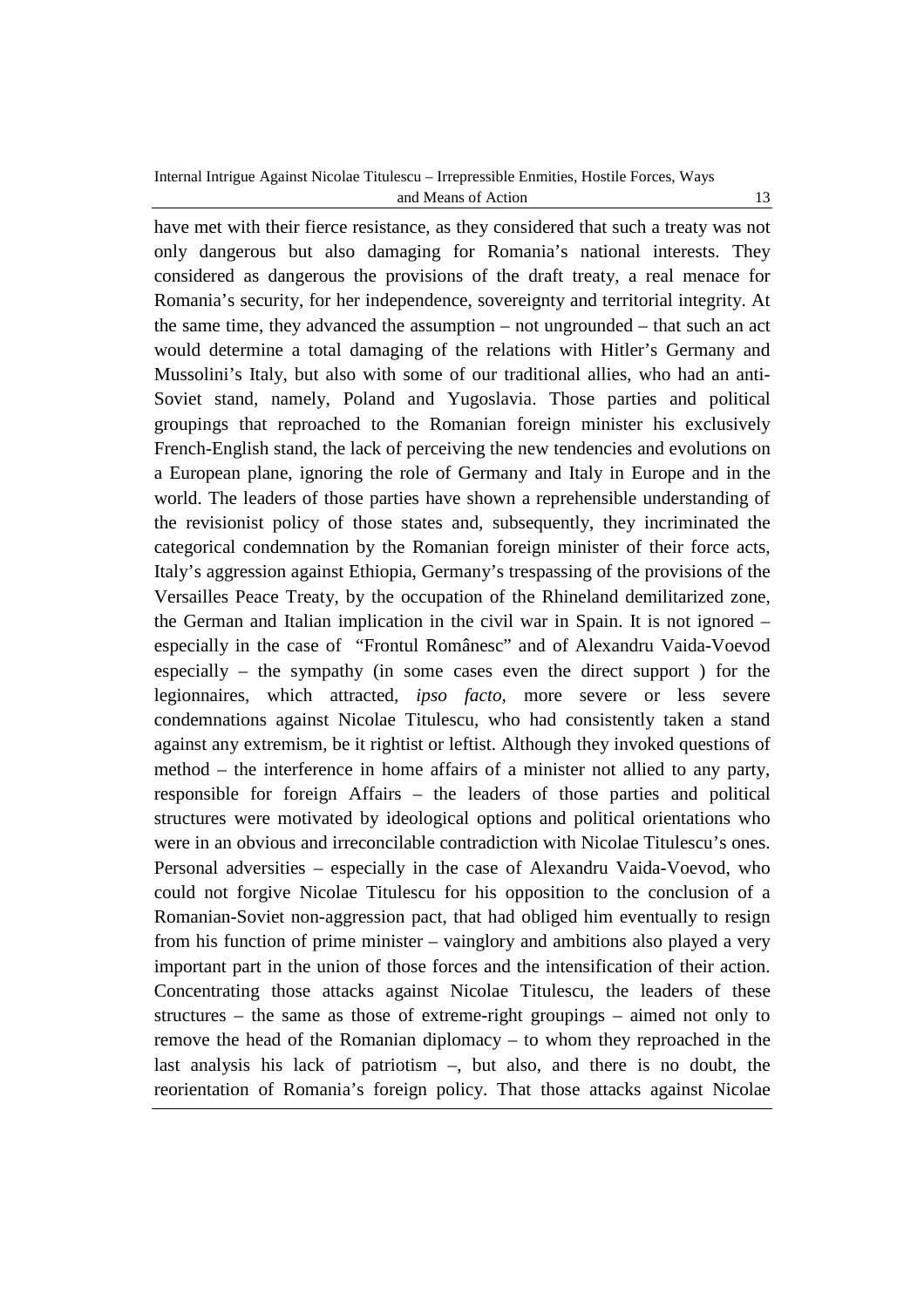Titulescu were more violent than those against the foreign ministers who succeeded him – and who carried out, largely, at least for some time, the same foreign policy – is something else, the explanation being Nicolae Titulescu's strong personality, the consistency of his positions and political actions.

A summary attempt to delimit the causes of the anti-Titulescu action, carried out by the Romanian governmental forces leads to the conclusion that they inscribed themselves both in the perimeter of the general order reasons (general, not objective, we insist to stress it) and in the sphere of reasons of a particular order, personal, subjective.

The majority of the Romanian governmental circles (especially under the Alexandru Vaida-Voevod and Gheorghe Tătărescu governments) in the inter-war period adopted, at least for some time, an odd and sometimes a blamable understanding, often an ambiguous attitude, as to the appearance and development of right-wing and extreme-right political movements. The years 1932–1936 illustrated more than convincingly the contradictions and conflicts of public, internal and international notoriety, that opposed the foreign minister of Romania to the Romanian governmental circles (things should be taken differentiated and nuanced, the appreciation having sometimes in view the King, at other times prime ministers of that period, sometimes a significant part of the governmental team, at other time the government in its quasi-totality, especially concerning the appearance, manifestation, affirmation and encouragement the fascist-type parties ("The Iron Guard", in the beginning, "Everything for the Country" later and, eventually, "The Crusade of Romanianism"; the stand and actions of the National Christian Party and of the League of Christian National Defense), that professed a policy of extreme reactionary stand at home, and an anti-national policy abroad. Exacerbation of anti-Semitism and anti-communism, on the one hand, and of anti-Sovietism and pro-fascism, on the other (of a pro-German or pro-Italian nuance), the multiplication of the violent confrontations between the structures and parties of fascist orientation or fascist properly and the democratic forces, resulting often with victims in the ranks of progressive politicians and democratic public opinion, a state of affairs the governmental circles considered with a blamable passivity and an even more blamable understanding was of a nature to determine Nicolae Titulescu's severe reactions, going as far as drawing their attention or reproaching them more or less confidentially, up to public condemnation and incrimination, through the large press inclusively. Nicolae Titulescu's intransigence in this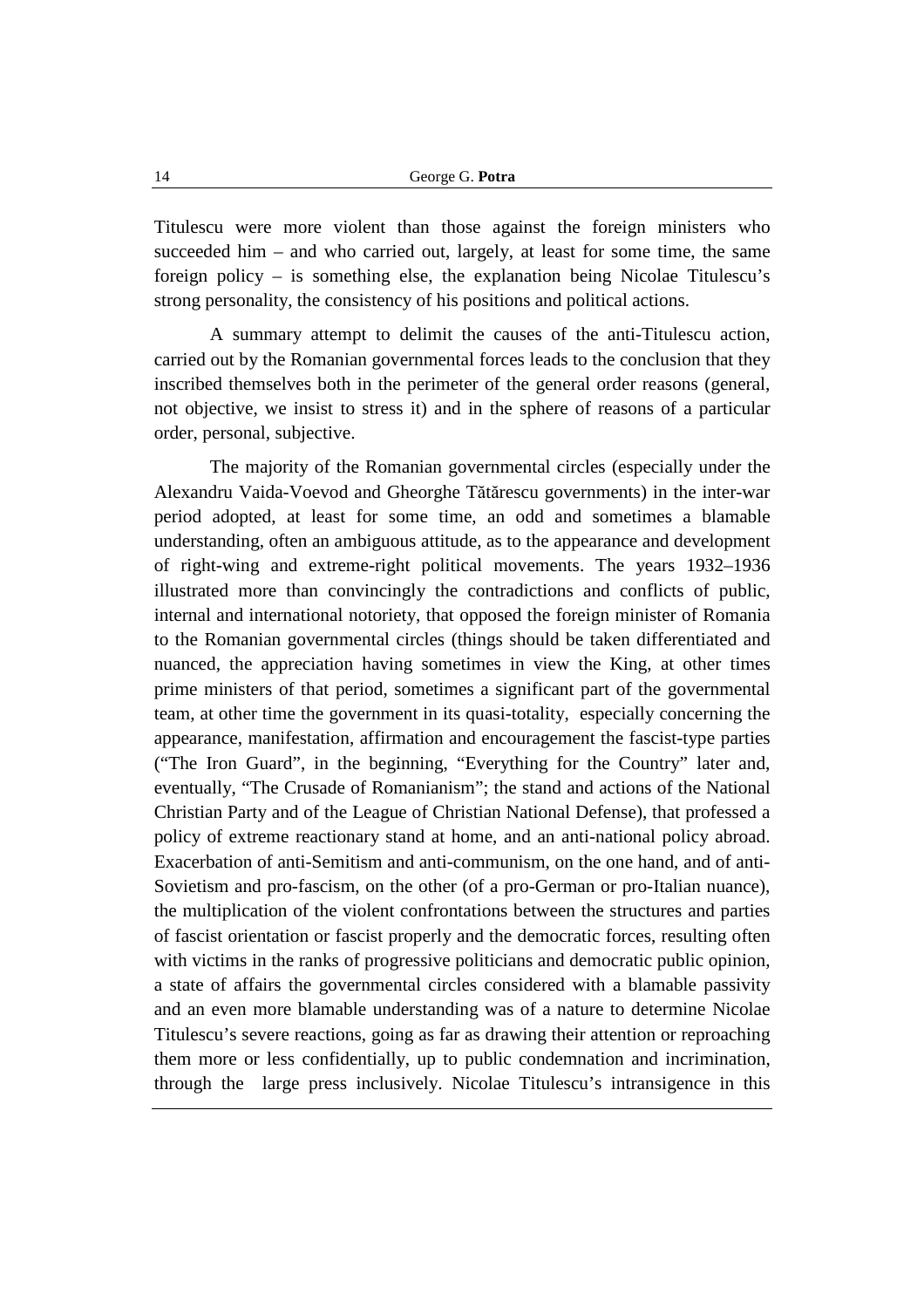matter, permanently and indubitably proved, confronted the Bucharest governmental circles with an unacceptable position, considered in succession as insubordination to the government, lack of solidarity with the government, Semitic propensity or communist inclinations. The taking by the Romanian governmental circles of such positions and the preservation by Nicolae Tituelescu of an indefectible principled attitude conferred to the confrontations and conflicts an irreconcilable character and content. The King and the Prime Minister, an obedient head of party and politician, did not understand to accept such a situation, the years 1933–1936 seeing numerous attempts made by both to eliminate the troublesome Romanian foreign minister, a marking politician, but who, unfortunately or not, did not dispose of a party support, for, as known, he did not belong to any political structure.

In the context of the fourth-decade international evolutions, bringing to the forefront of the great power politics countries like Hitler's Germany and Mussolini's Italy, the Bucharest governing circles reproached to him, directly or indirectly, that he did not take into account such realities, although they continued to be the partisans of the line of alliance with France and England. These circles tried to conciliate absolutely irreconcilable things: the collective security policy and the policy of territorial revisions. Nevertheless, accusations concerning imbalances in our foreign policy were still present. And this in spite of some gestures made by Nicolae Titulescu who, without cherishing illusions, tried to normalize the relations with these countries, advancing realistic proposals both in the case of Germany and in that of Italy, proposals rejected diplomatically, but firmly by them. Hard to understand is the concrete attitude of the Bucharest governing circles against Nicolae Titulescu's policy in the matter of normalizing relations with the Soviet Union. Although he had been granted full powers to negotiate a pact of mutual assistance with Moscow – twice, in the summer of 1935 and in the summer of 1936 – the same circles sabotaged his efforts in this sense, invoking the dangers presented by such a pact – whose content they did not know, but incriminated it – for the independence, sovereignty and Romania's territorial integrity, for the stability of the country's political and social system. This attitude was even harder to understand as the same circles welcomed the conclusion of similar pacts, in the summer of 1935, by France and Czechoslovakia, two of Romania's main allies.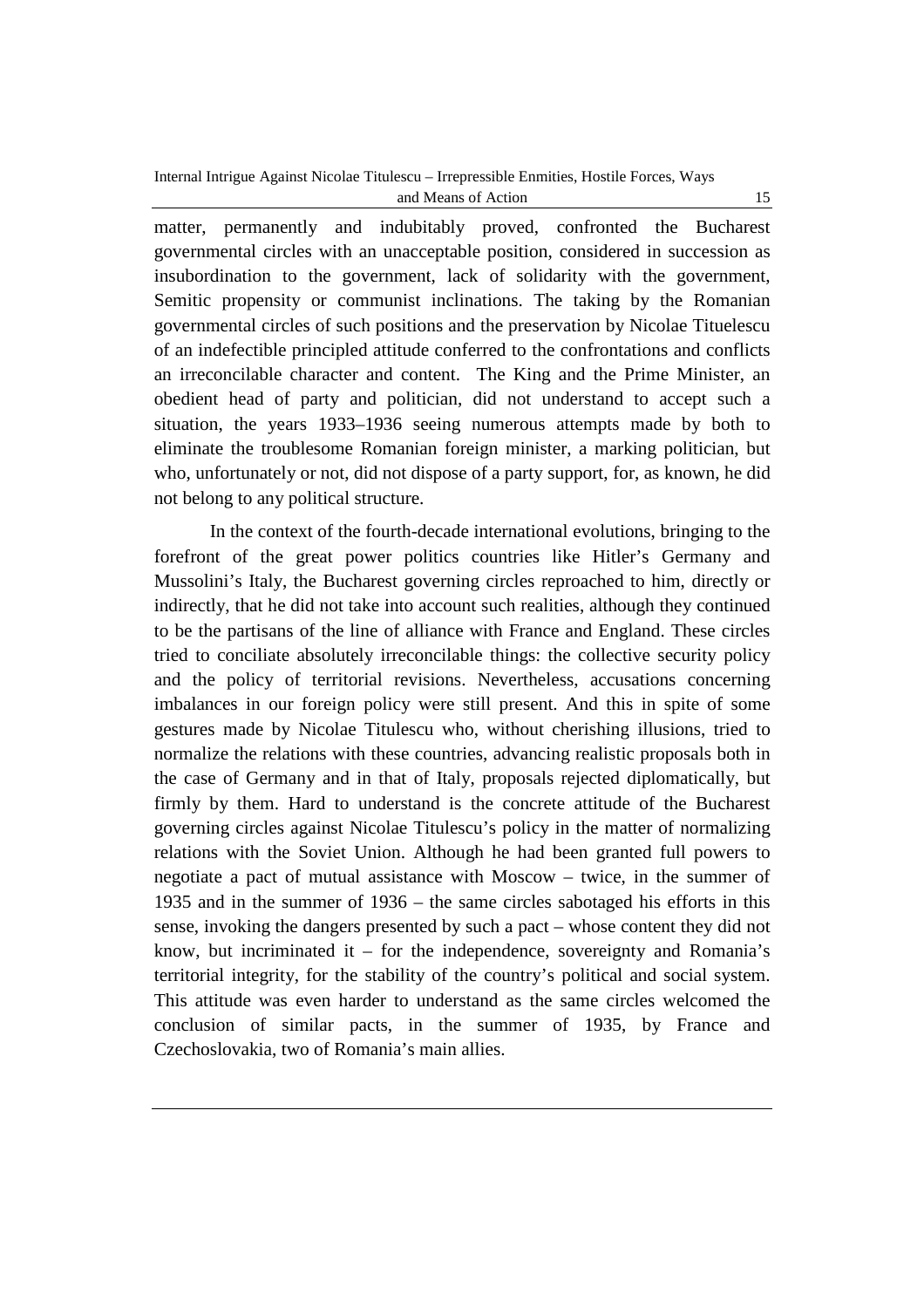Nicolae Titulescu was not absolved of reproaches regarding his intransigent attitudes adopted by the League of Nations against Italy, whether the problem was the attitude of England as to the provisions of a new convention regarding the Black Sea straights, attitudes that placed him in a state of confrontation for which he was not responsible.

The deterioration of the relations with Poland and Yugoslavia was also attributed to Nicolae Titulescu's intransigence, although the slightest view of the foreign policy promoted by the diplomatic chancelleries of Warsaw and Belgrade, Josef Beck and Milan Stojadinović, was fully edifying as regards the new orientations that they imposed to the foreign actions of their countries – essentially an obvious departure from the principles of collective security, a chaotic balancing on the European arena and an obvious tendency to approach Germany – by Poland, and to approach Italy, by Yugoslavia.

They went so far as to reproach to Nicolae Titulescu – truly, *sotto voce –* the fact that they did not normalize the relations with Hungary and Bulgaria, ignoring deliberately the virulently revisionist positions of the two countries, their territorial claims from Romania, the huge campaign they carried out against the Versailles system and the hostile propaganda, beyond any admissible limits, against our country.

In spite of the growth of prestige brought to this country by the presence of her representatives in the leading bodies of numerous institutions of universal vocation, their participation in the debate of the more and more complex problems of the epoch, the Romanian governing people reproached to him a departure from the immediate and permanent interests of the Romanian people and state, a tendency to give world dimensions to Romanian foreign policy, a tendency considered by them non productive and even dangerous.

# A personal policy?

It was said about Nicolae Titulescu, and not only once, that he was carrying out a personal policy. It is true that Nicolae Titulescu left his imprint like no one else on Romania's inter-war foreign policy. He conferred to it perspective, clear orientations and directions, coherence, stability, ensured to it individuality and personality. All this being said, we should remark the fact that he never deviated from the great directing lines of the foreign policy after 1918, which expressed the national necessities and desiderata. Indisputably, Nicolae Titulescu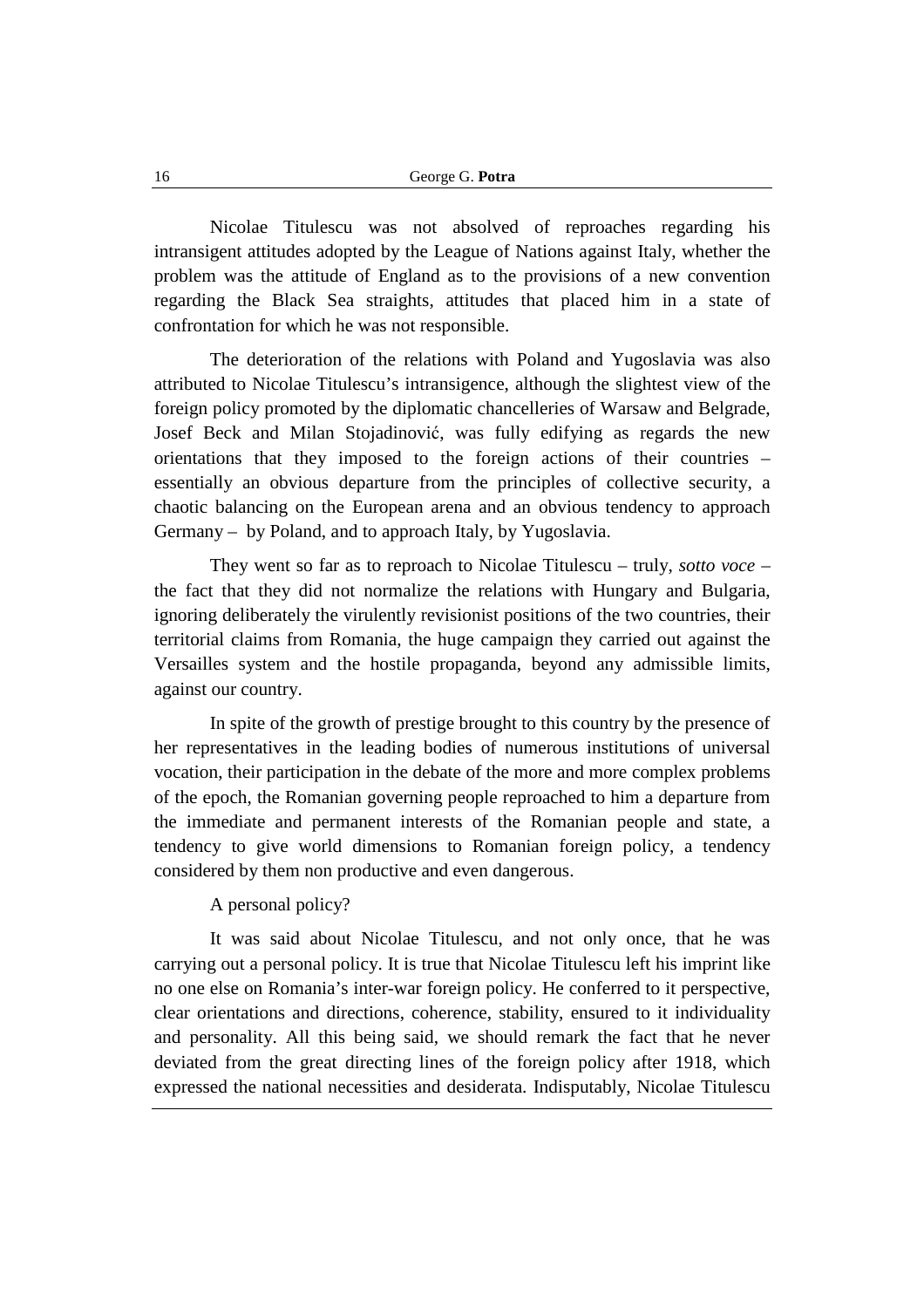was not a petty functionary, who would limit himself simply to the directives received from Bucharest, regardless of level (be it even the highest), indisputably, Nicolae Titulescu innovated so much that he made real creation in foreign policy. Thus, in public consciousness, to Nicolae Titulescu's name there was linked, rightfully, the success of some actions (in matter of initiating, elaborating the position, successfully carrying on negotiations), a fact which stirred jealousies in Bucharest, in the ranks of governmental circles, but also in the ranks of the opposition. The assertion regarding Nicolae Titulescu's personal policy, an insidious, far-reaching assertion was not motivated and publicly concretized. Repeated, more or less publicly, it tried to accredit an unacceptable situation for the Bucharest governing circles. Trying to decipher the reasons of such hawking, we are tempted to believe that by presenting him as the exponent and promoter of a personal policy, the Bucharest governing circles tried to discredit and weaken his internal and external political position, to accredit him abroad as a politician devoid in his attitudes and positions of the support of the constitutional and governmental factors (being parallel with or contrary to the interests and judgments of these factors), which we should admit, in good knowledge, that it is an unsustainable assertion (as well as incredible), because there was nowhere, in no country a foreign minister who could carry out a foreign policy action contrary to the positions and attitudes of those circles. This assertion is valid – and we want to stress it, in order to avoid confusions or ambiguities – for the directing lines of this policy, not for all its acts, in what the latter are concerned, between Nicolae Titulescu and the rest of the government, there appeared often contradictions ended in violent conflicts of positions. The affirmation of such a point of view had, paradoxically, contradicting consequences. Shared or not, the idea of promoting a personal policy by Nicolae Titulescu, by a Nicolae Titulescu attacked, but impossible to be dismissed, of a policy whose directing lines presented numerous points of coincidence with those carried on by the western democracies, by other states, was of a nature to increase – at Paris, London and Moscow, in the countries of the Little Entente or the Balkan Entente, in the Latin American countries, in many other countries – the credibility quota, the personal prestige, the authority of interlocutor not only well-informed, but also powerful, thus credible, for his country's foreign policy, for the problems of international policy. Such an attitude results, as we suggested before, from the simple logic of seeing that an attacked man, but not punished (not punishable), not replaced (irreplaceable) is a powerful man, thus a man who deserved all consideration and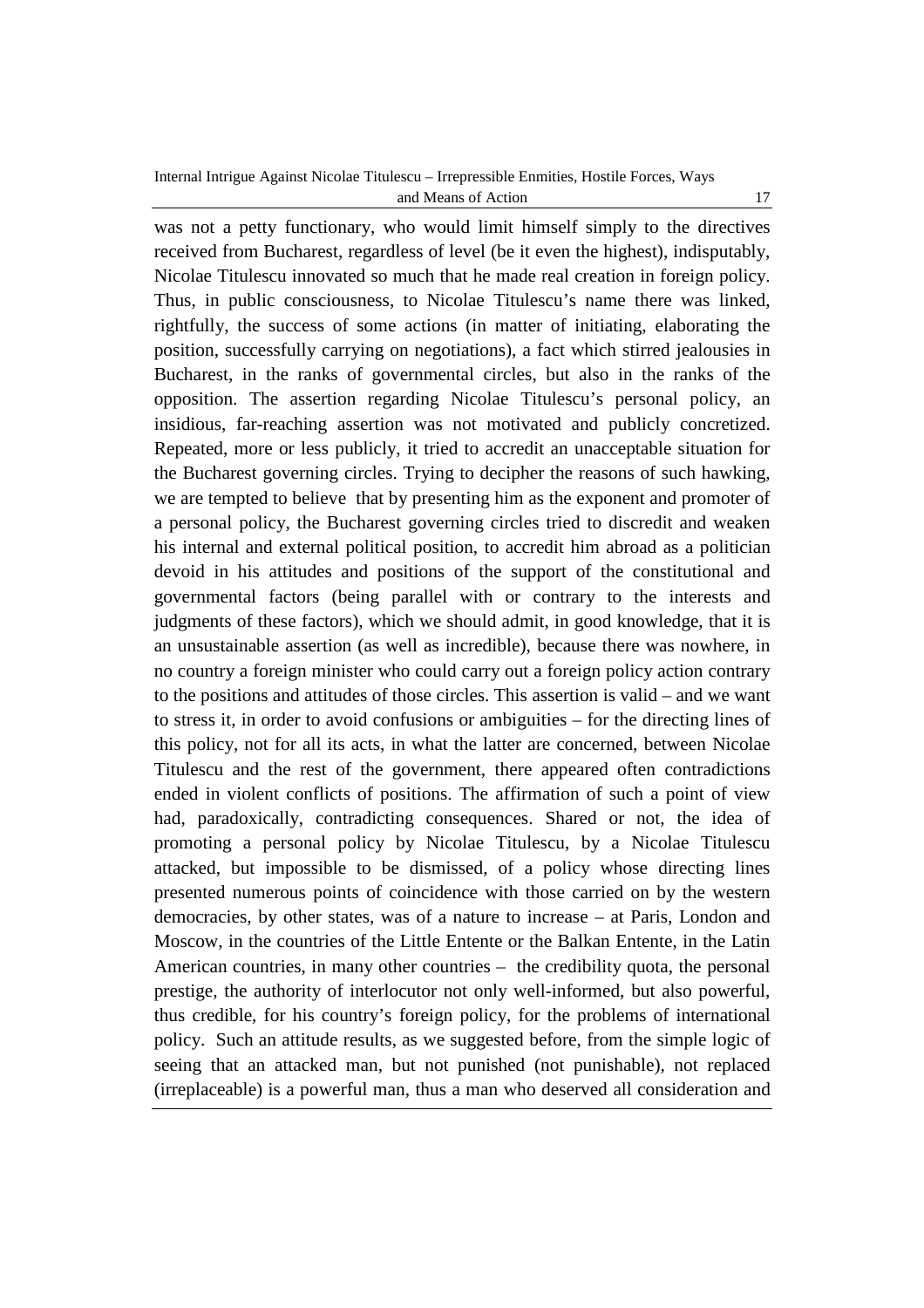who must be carefully cultivated. In Hitler's Germany and in Mussolini's Italy, states who were on hostile and adverse positions to Romania, but also in a Poland and in a Yugoslavia, "friendly", where the foreign policy in the beginning, and eventually the state itself fell under the influence and later under the leadership of some personalities with odd inclinations and warm spots to Hitler Germany and fascist Italy, like Josef Beck and Milan Stoiadinović, such reproaches made by the Bucharest governing circles to Nicolae Titulescu had a large echo, being taken over, amplified and very largely disseminated. More than that, such reproaches of Romanian governmental origins were later used by those foreign forces as elements of pressure upon Bucharest, desolidarising Nicolae Titulescu from the government, these foreign sources tried to obtain the removal of the Romanian politician and diplomat, to offer to Bucharest, the "chance" to follow, in his absence, another policy, which in their absurd and blind hope, would have been totally different to the one promoted until then. In what the Bucharest governing circles are concerned, to go back to them again, one should stress that if up to August 29 1936, they did not refrain to reproach to him a personal policy, after that date, under the pressure of anxiety and suspicions created in the country and abroad by Nicolae Titulescu's removal, they formally renounced to circulate such an argument, not shrinking from affirming, officially, that the whole political action carried out by Nicolae Titulescu during his mandate of foreign minister was nothing else than an expression of the will and decision of the country and the government. In such an attitude, one could find, besides many others, the whole meanness of the Bucharest governing circles, which tried, in this way, to rob, *post factum,* Nicolae Titulescu of all his merits for the personal actions, for his own initiatives and demarches engaged in the materialization and fulfillment of a political line. Such an argument – "personal policy" – was manipulated function of interests. It could be invoked in order to mark (in condition of crisis, especially) the distance between the government and the foreign minister (advancing such an appreciation both for the interior, and for the exterior), and to refuse responsibilities under circumstances which they thought if not delicate, at least confused. Far from exhausting the notations which normally such accusations would determine, the above-mentioned observations document, up to elucidation, the formal nature and the interested content of such a reproach, manipulated as far as ridicule, from one extreme to the other, function of the reactions determined at home and abroad in some conjectures or in the ranks of some interlocutors.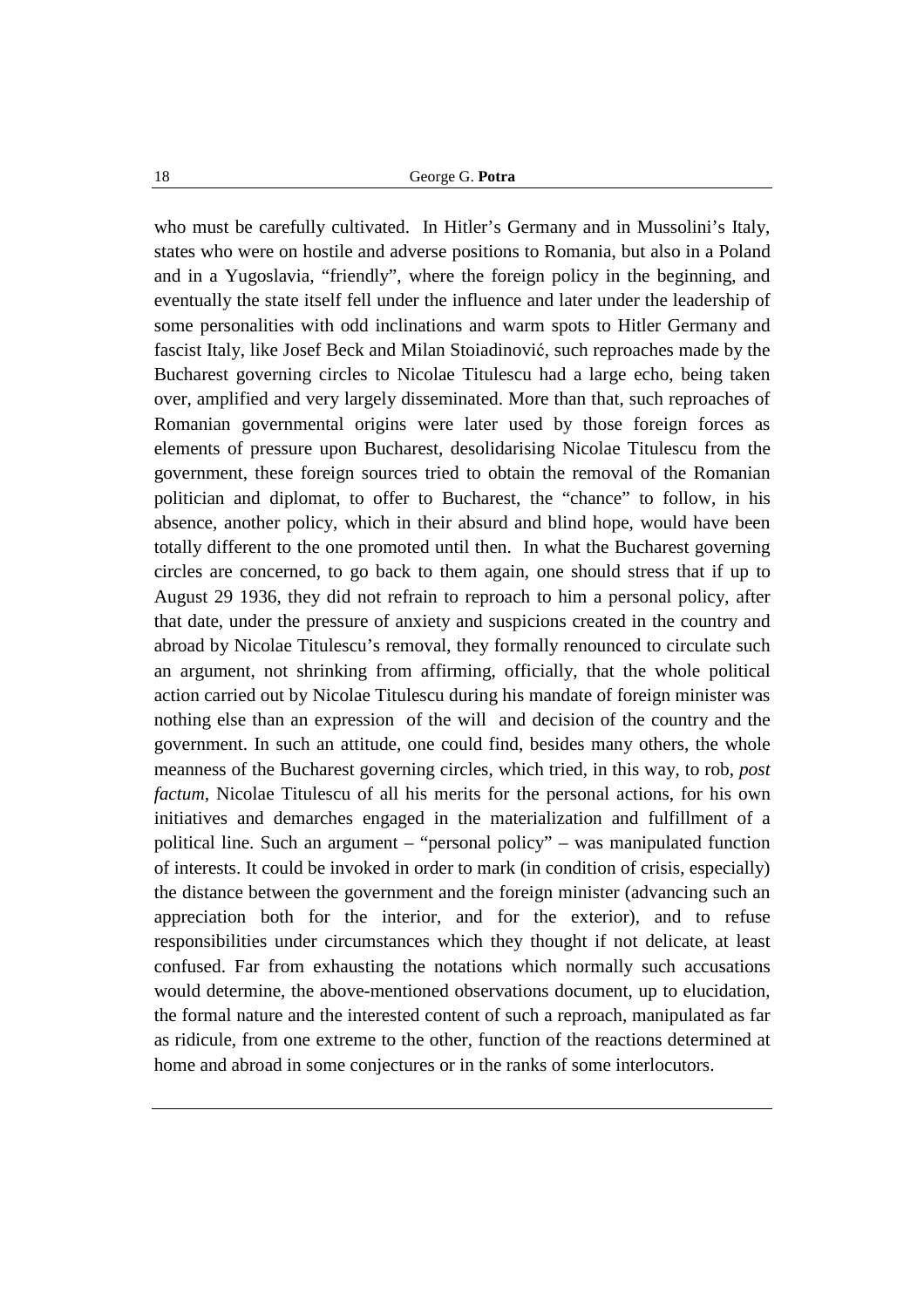#### Art for art's sake?

Nicolae Titulescu was not spared the reproach of not knowing the essence of some questions highly interesting Romania and of superficially supporting Romanian interests before of the international for a of the time, first of all at the League of Nations.

From such a perspective, Nicolae Titulescu was not spared the reproach of not knowing the essence of some questions of utmost interest for Romania, as well as that of giving superficial support to Romanian interests at the great international forums of the time, first of all within the League of Nations.

From such a perspective, Nicolae Titulescu was accused that he had used the international rostrum not so much to defend Romanian interests, but rather to propel into debate some problems having too little contingency with Romanian interests. More than that, the Romanian politician and diplomat was accused that he had acted at the League of Nations especially for his personal affirmation, to satisfy his vanity and ambitions, for a publicity able to satisfy his ego. A lot of people reproached to him a certain political exhibitionism, a temptation of a gratuitous show, a departure from the real, "an art for art's sake" in politics and diplomacy.

Accused of abstract and generalizing approach, in which Romanian interests could not find their place and their satisfaction in the real terms of their political, national, economic, financial data – some would say the he was rather the representative of Geneva in Romania, than the representative of Romania at Geneva – Nicolae Titulescu ended by being accused by some, while he was still alive, or after his death, that he had not made a real contribution to Romania's home and foreign policy, to international policy. Recognizing nevertheless a part played at the League of Nations, his enemies had stressed his position of orchestra conductor, but denied the position of composer, interpreter or critic.

Avoidance or refuse of parliamentary control?

Quite often, the Bucharest governing circles reproached to Nicolae Titulescu that he avoided as far as refusing the control of the constitutional factors of the lines and actions of Romanian foreign policy. The reproach was made only in an undertone, as it would have been profitable, first of all, to the opposition forces, which would have used it not only for attacks against Nicolae Titulescu,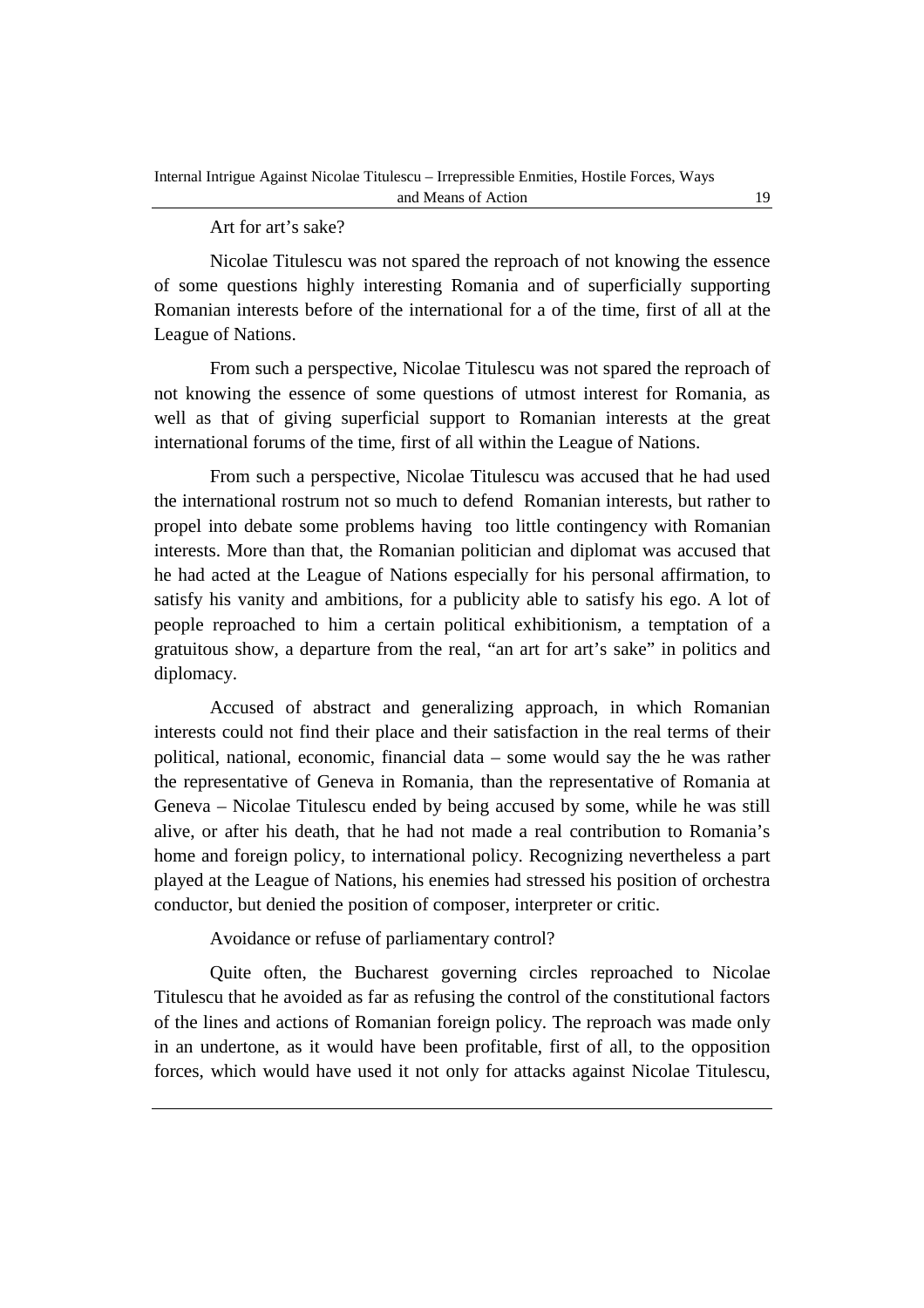but also for incriminating the government as a whole. Reproaching this fact to Nicolae Titulescu – and we cannot avoid the finding that the foreign minister was very rarely in the years 1932–1936 before the Parliament, the foreign policy Commissions of the Senate and the Chamber of Deputies – attacking him more or less virulently, for reasons already presented, the Bucharest governing circles – concerned, as a matter of fact, much too little of parliamentary democracy – tried to sabotage as far as scuttling Nicolae Titulescu's position, to obtain and in this plan if not unanimously, at least by a governmental majority (because not all the cabinet members really believed such a reason and, even if they thought of such a thing, they did not understand from complex and diverse reasons, to turn him an object of attack), to unite, if such a thing would not harmed their group, governing forces positions, the very opposition forces, which they hoped to channel only against Nicolae Titulescu, using such a pretext or others of the same kind. It is true – and we do not intend to insist on this thing – that Nicolae Titulescu stayed for a long time abroad, engaged in numerous complex, difficult, and long struggles and political and diplomatic demarches and economic and financial. Not that he did not like the country, not out of fashionable or extravagant attitude, for few people like him were those to love so much Romania, for few people like him felt such a great joy and satisfaction to come back to his motherland. But because, at the level of general thinking, Nicolae Titulescu was convinced that the defense of the permanent interests of the Romanian people, of our country, the deep knowledge of the evolutions and representative positions, both of the great capitals, and of the smaller ones, but especially the possibility to intervene promptly and efficiently in the game of interests going on in the great centers of the world policy of his time, imposed to a Romanian foreign minister not to stay afar of these centers, but to be constantly present, to visit them periodically, to have frequent contacts with the leading political personalities in the respective countries, a permanent dialogue regarding the Romanian interests, as well as concerning the problems of collaboration, security and world peace. If Nicolae Titulescu was not in the 1932–1936 years only seldom before the united Parliament, a the commissions of foreign policy of the Senate and the Chamber of Deputies, we should stress that in al key-moments of adopting some major decisions of foreign policy, the Romanian foreign minister wanted to present, explain and argue himself in front of the Romanian Parliament the stand adopted or which had to be adopted, making a proof of his discipline and responsibility. A rigorous research and an objective appreciation make us see that only seldom,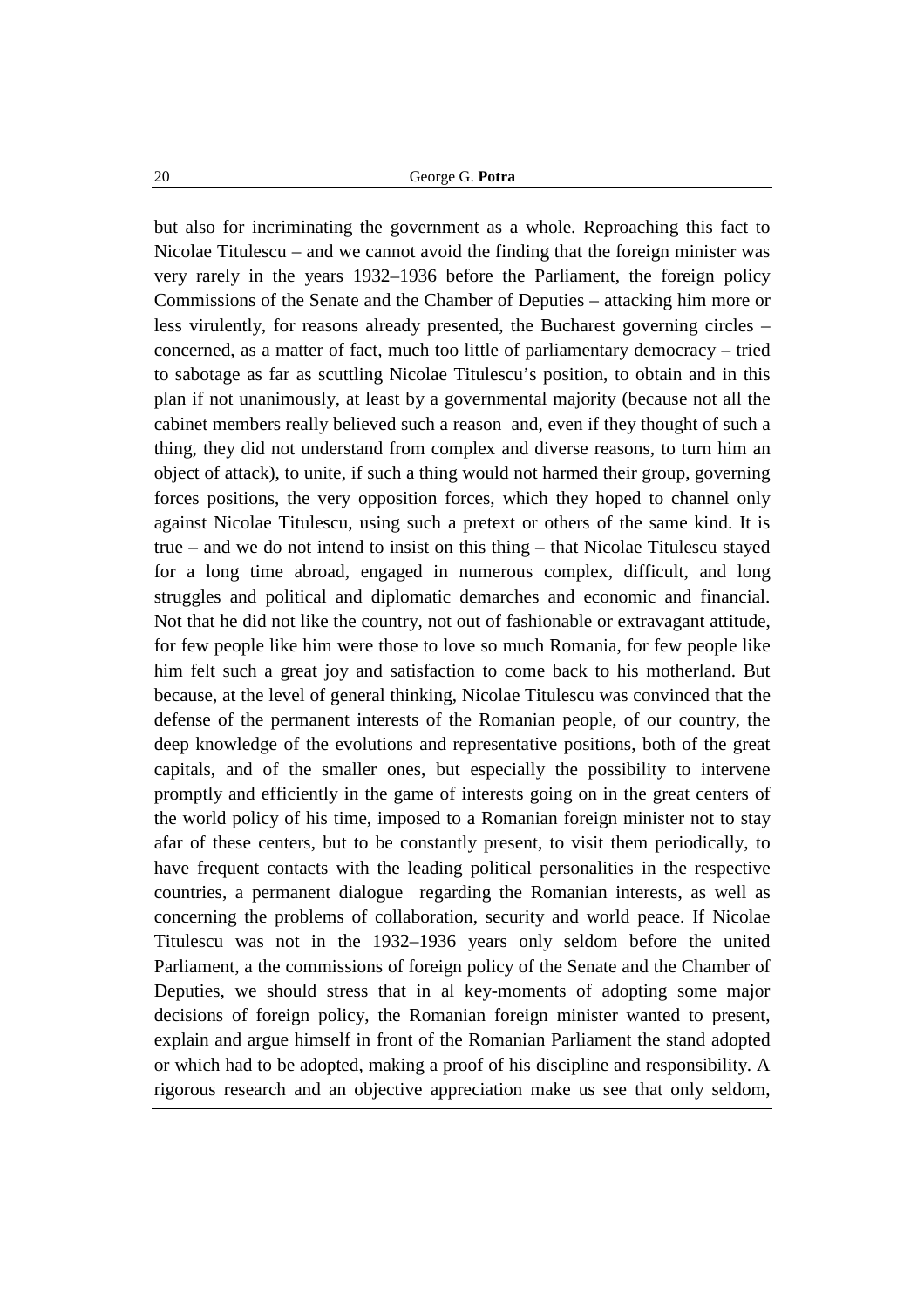very seldom, Nicolae Titulescu, avoided, deliberately, to come before the Romanian Parliament. He explained himself this attitude, stating that – and one cannot but say he was right he could not answer some interpellations, so that he could avoid discussions about negotiations in process, complex negotiations, delicate and difficult, which a premature public debate could have compromised him. In those nearly 25 years of active parliamentary presence, in contact with everything that the western parliamentary activity of his time could offer more advanced in the system, Nicolae Titulescu manifested a genuine respect for the Romanian Parliament, not for those who composed it, but for the symbol which it had to represent in political life, as an exponent of the country's general interests.

Scuttling the prerogatives of representative of the foreign policy and head of Romanian diplomacy.

A direct reflex of the wish and determination of Carol II and of the prime minister (Alexandru Vaida-Voevod first, Gheorghe Tătărescu later) to play a more and more important part in the country's foreign policy affairs, their attitudes, positions, initiatives and demarches determined manifestations of irritation and reactions of condemnation by Nicolae Titulescu, who could not accept, according to the practice generally observed in his epoch, intrusions in a domain in which his own competence had to be unconditionally respected or, at least, consulted formally every time the acts having another source and vehicle than the minister for Foreign Affairs would have avoided him. Such conflicts of competency appeared in various variants and situations, Nicolae Titulescu being obliged to reproach to the Romanian monarch (either in his capacity of foreign minister, or only as a diplomat, envoy extraordinary and minister plenipotentiary of Romania in London or as first delegate of Romanian to the League of Nations), or as prime minister: the contents or opportunity of some political statements; initiation without his knowledge of some political and diplomatic demarches or the launching, in the same conditions, of some political and diplomatic initiatives; their attempt to use directly and, sometimes, even to manipulate them, some Romanian diplomats, even at the level of head of office, sent on mission abroad. How could have Nicolae Titulescu stay passive as to such state of affairs? How could accept Nicolae Titulescu accept such a state of affairs which meant , indisputably, not only assaults upon the personality and his prerogatives, but more than that, prejudices to the country's general interests? The questions are quite rhetorical. Nicolae Titulescu did not accept them. Making only assumptions, we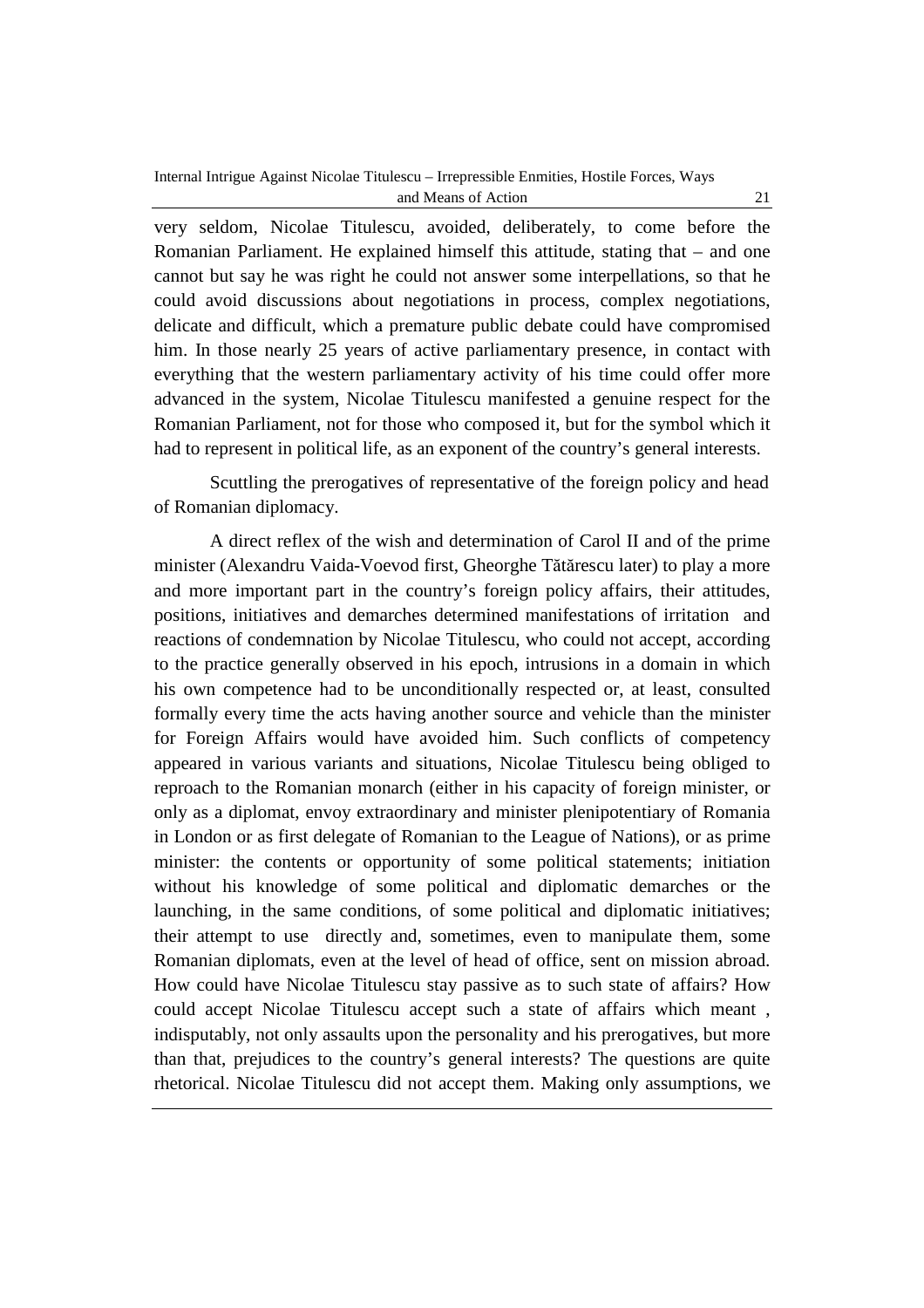may state that, if Nicolae Titulescu would have accepted such things, he could have preserved his portfolio, without any problem, but also without brilliance like other of his predecessors or followers, in a state of total subordination to the King or to the prime minister or to both of them at the same time. Making simple hypotheses, it is not impossible that the King and the prime minister had thought also that Nicolae Titulescu refused to accept an abnormal system of relations, a refuse for which they had prepared the labels of appreciation and the respective countermeasures. A victim of all intrusions, going from inopportunity to blunder, rejected one by one with consistency and firmness, Nicolae Titulescu not only that he did not succeed to clarify and normalize his situation, but he aggravated it, being declared by the King and by the prime minister as *persona non grata.*

Indiscipline or intransigence?

Several heads of government and we would quote here only Alexandru Vaida-Voevod and Gheorghe Tătărescu, reproached quite often to Nicolae Titulescu his lack of governmental discipline. In most cases, these were positions and attitudes divergent from those of the government (or only from those of the heads of government) which Nicolae Titulescu expressed in public, either in his capacity of foreign minister or of envoy extraordinary and minister plenipotentiary of Romania in London, or regarding political and economic questions (external, of course), or about questions of another nature. Presenting him as a politician who does submit to governmental discipline, or even worse, he is sabotaging it and treats it violently, the Romanian governmental circles tried to accredit the idea that he was a disintegrating, dissolving, disturbing factor, with whom one could not collaborate normally within governmental formation according to the norms unanimously accepted, as a factor who placed himself – by his very activity – outside the rules and the style of a democratic, ordered, rigorous, responsible government. There were also innuendos – so that the effect might be if not total, at least more powerful – that Nicolae Titulescu aimed at obtaining, directly, a dictatorial position in Romania's political life, his detractors subtly speculating about the disagreements between the foreign minister and King Carol II, in order to draw the conclusion, no more, no less, that Nicolae Titulescu has republican convictions and that, in this context, he aimed at obtaining the function of president of the future republic. Analyzing with full objectivity the facts, the ensemble of positions and attitudes that opposed at a given moment Nicolae Titulescu to the Romanian government (as a whole or only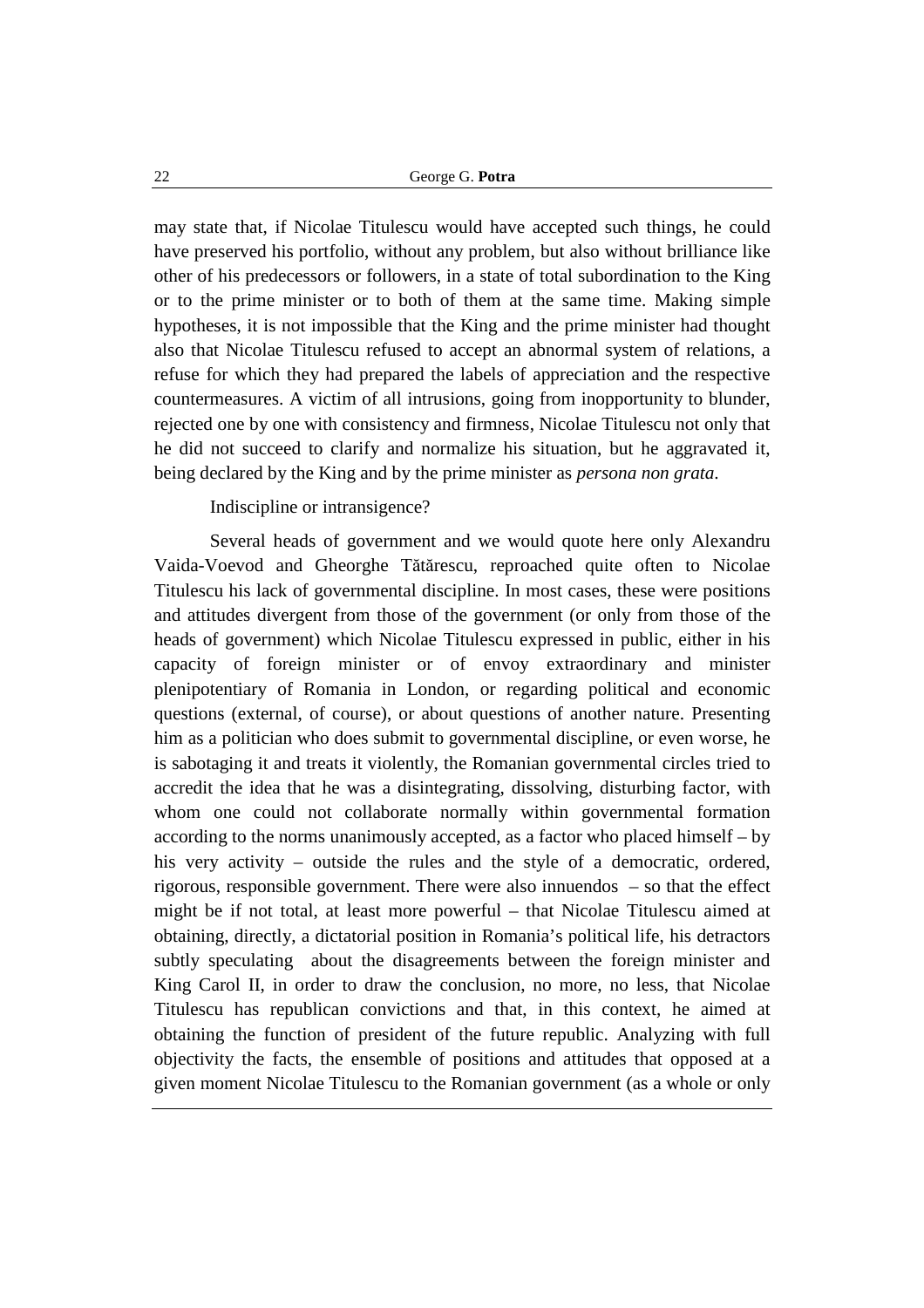to the head of the cabinet) we can assert without reserves that the reproaches addressed to him in this sense were totally unjustified. According to their own way of understanding the laws of governmental solidarity, as they were conceived by Alexandru Vaida-Voevod or by Gheorghe Tătărescu, Nicolae Titulescu could often seem undisciplined. We do not intend, in no way, to enter a petty casuistry. We limit ourselves to ascertain that almost always the conflicts were generated by the equivocal attitudes of the government, by unprincipled positions, that expressed often petty games of interests, most often opportunistic, in the sphere of internal policy; as for the foreign policy, Nicolae Titulescu confronted himself in the government, in spite of a relatively clear orientation regarding the directing lines of the foreign action, quasi-generally accepted by the Romanian governing circles, with sometimes equivocal positions, generating ambiguity, confusion, which, deriving from a synchronism wrongly understood with the position of the Great Allies, could not be but harmful to Romania's foreign position, to the action she was interested in and called upon to promote internationally. One cannot deny that Nicolae Titulescu had sometimes strictly subjective attitudes, manifestations of vainglory, exacerbated sometimes. A severe X-ray of the zones and conflicting events proves nevertheless that Titulescu consciously risked appearing as undisciplined and disintegrating in order to be able to affirm and manifest, without reticence, his firm convictions and his trenchant points of view concerning de problems under discussion. This being said, we might add that the whole ensemble of positions and public manifestations of Nicolae Titulescu, but also his intimate thoughts, laid down in his memory-like notations, let us decipher a man animated in the greatest degree by the team spirit, by the spirit of cooperation, of a manly cooperation, straightforward, without prevarication and ambiguity, of a cooperation devoid of any imponderables that could be introduced by the unprincipled games of interests. More than that, one should say that Nicolae Titulescu, as a highly lucid politician was deeply convinced that the success of his foreign action depended greatly on the full solidarity of the government around the positions he was affirming abroad, on the impression of governmental unanimity which Bucharest was manifesting in front of the western political circles, or in front of other countries. Thus, Nicolae Titulescu was placed in the situation of not rejecting, the less so of sabotaging, the governmental unity, but to look for it expressly, renouncing in its name to numerous vainglories and passing, sometimes, with great humor, over the reproaches absolutely undeserved, if not even gratuitous.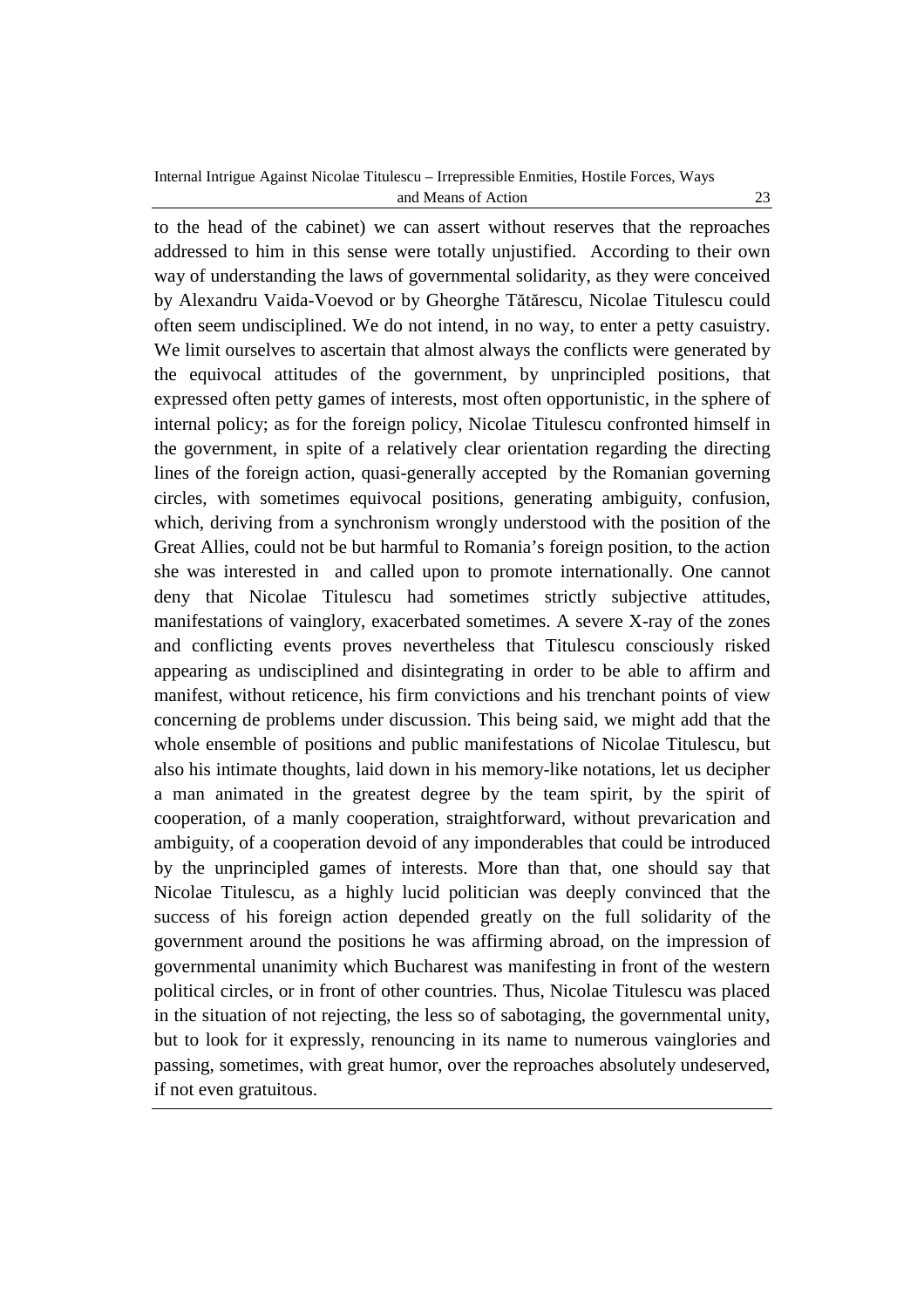Playing the victims card

Not rarely, on one occasion or the other, the heads of Bucharest governmental bodies, with which Nicolae Titulescu had cooperated in one capacity or the other, played the card of victims of the impulsive and dictatorial minister, who not being member of any party, tried to be above all of them, to impose his own law, his own vision, his points of view and his ambitions. Useful, but troublesome, esteemed but disapproved, Nicolae Titulescu would become an object of attack by his own team fellow members. Trying to get rid of him, heads of government like Alexandru Vaida-Voevod or Gheorghe Tătărescu, did not shrink from accrediting the idea – both in front of Carol II, and in front of the other members of the governmental team – that the right of decision-making was altered, affected, eroded, as a result of such attitudes and of such a behaviour, that it could not be fully exercised, that in the last analysis, the government could not fully assume the responsibilities of elaborating, promoting and controlling the ensemble of the country's home and foreign policy, that he cannot be made fully responsible for the failures registered in one or the other of the two directorates. We must admit that the procedure was devoid of any altitude and of any originality, that it was in no way meant to save the prestige of the government and that it could not absolve it of the responsibilities which, normally, it had to assume. Such an attitude certified, once more, a weakness and some politicianism, trying to obtain the sacrifice of a remarkable politician not on the altar of public, general interest, but on the altar of some group interests. We cannot affirm that Nicolae Titulescu was an easy-going person. His exceptional intelligence, his ample vision, his huge political experience, the immense prestige he enjoyed were not in Bucharest – and we refer here to the governmental circles – elements who could entertain or increase his sympathy quota. Indisputably, all along the years of collaboration with various governmental formations, Nicolae Titulescu's firmness and intransigence could acquire vehement accents. It is fully proven that the head of the Romanian diplomatic Chancellery manifested himself like that only when he did not meet the expected receptivity and availability. Convinced as he was of the judicious nature of his points of view, formulated on the basis of a profound and comprehensive analysis, Nicolae Titulescu had been often obliged – faced by ignorance, obtuseness and opportunism – to try to impose his points of view to a heterogeneous governmental team, not very well trained in foreign problems and not very well abreast of European and world political evolutions.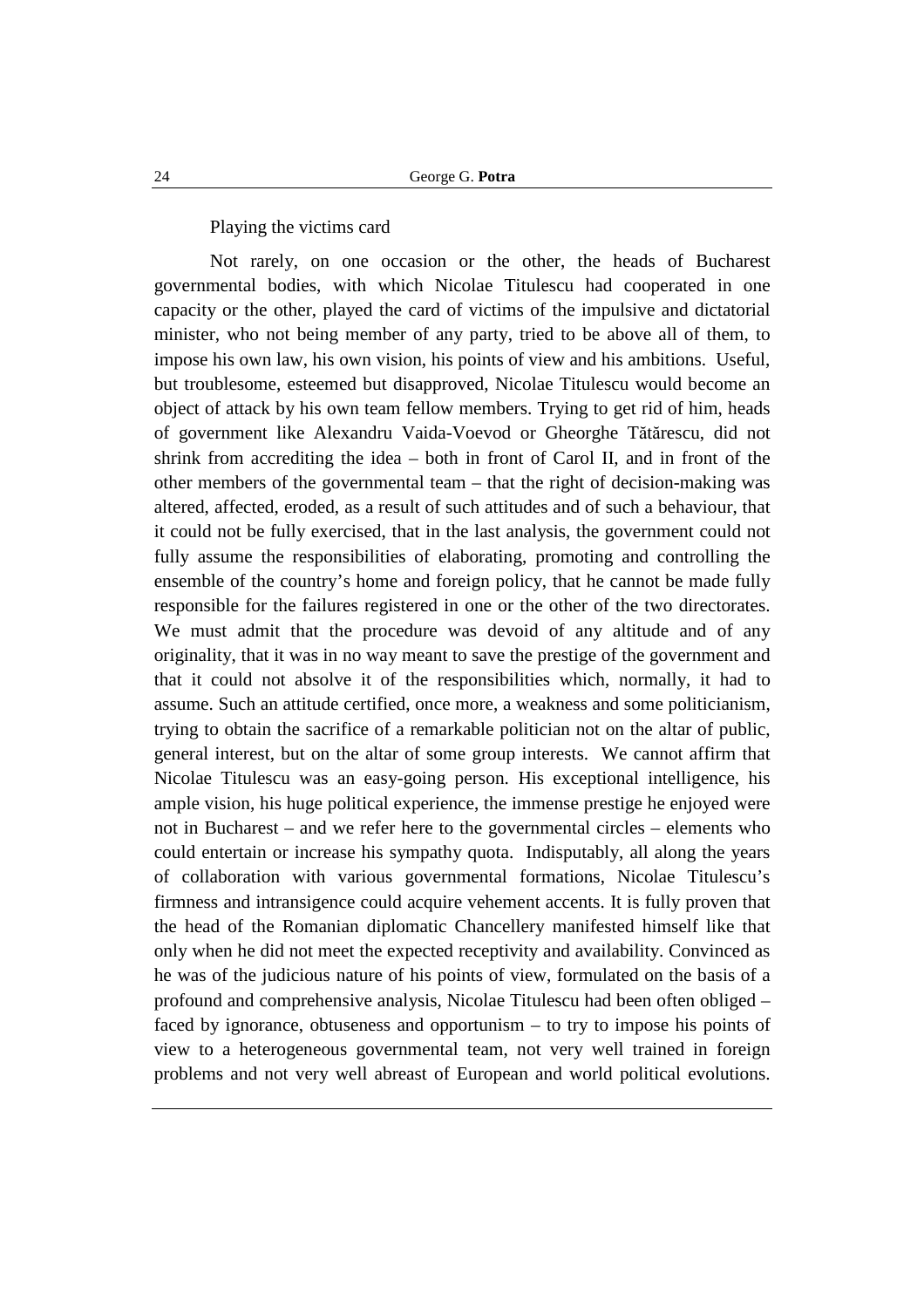He used the trumps ensured to him by the personal political prestige, the direct and close links cu French and English influential political circles, his position of concert-master, that he had within the Little Entente and the Balkan Entente, the close relations with great personalities of the political, economic, scientific, cultural world. In order to impose his points of view, Nicolae Titulescu argumented, insisted, replied. When he did not succeed by persuasion, he used – we must admit – subterfuge, political or psychological pressure. In this matter, Nicolae Titulescu resorted quite often to resignation (or threatening with resignation) or to "indiscretions" (slipped to the Romanian, and especially, foreign press), which, by their echo, were destined to make him gain the day. We have said it and we are now repeating it: although he was a man with a powerful personality, Nicolae Titulescu behaved absolutely reasonably in most cases, trying to impose his point of view only after listening to other opinions and after being convinced that his position was not only correct, but also unalterable.

## Pro domo or pro Patria?

In the name of a modesty in which nobody ever believed, the Bucharest governing circles reproached to Nicolae Titulescu the ample personal advertisement that he had made about himself and his action abroad. It is true that Nicolae Titulescu was not a modest man, in the current (restrictive) meaning of the word, that he was not a lonely and a singular person, that he was a worldlyminded man, a person with relations, without any inhibition at the university lecturing desk or at the public rostrum (parliamentary or not, national or international), in the political, diplomatic, economic and financial, scientific, cultural, artistic, circles and in mass media. It is no exaggeration when we declare that no Romanian politician up to him benefitted, in the country's advantage, of such a great stock of relations from all the social environments. One day maybe, when the evolution of Titulescian researches would permit us to pass from essential questions to collateral questions, when they are solved, there would be some people who would attempt to draw an inventory of his relations with the world; convinced as we are that they would find in his huge political and diplomatic correspondence, in his memorialistic notes and in the information, notes and newspaper articles and reviews of the time very numerous landmarks, convinced as we are that the memory of archives did not preserve for the posterity the proofs of all his contacts, we think that those who would embark on such a demarche – so useful for the knowledge of the dynamics of Romanian projection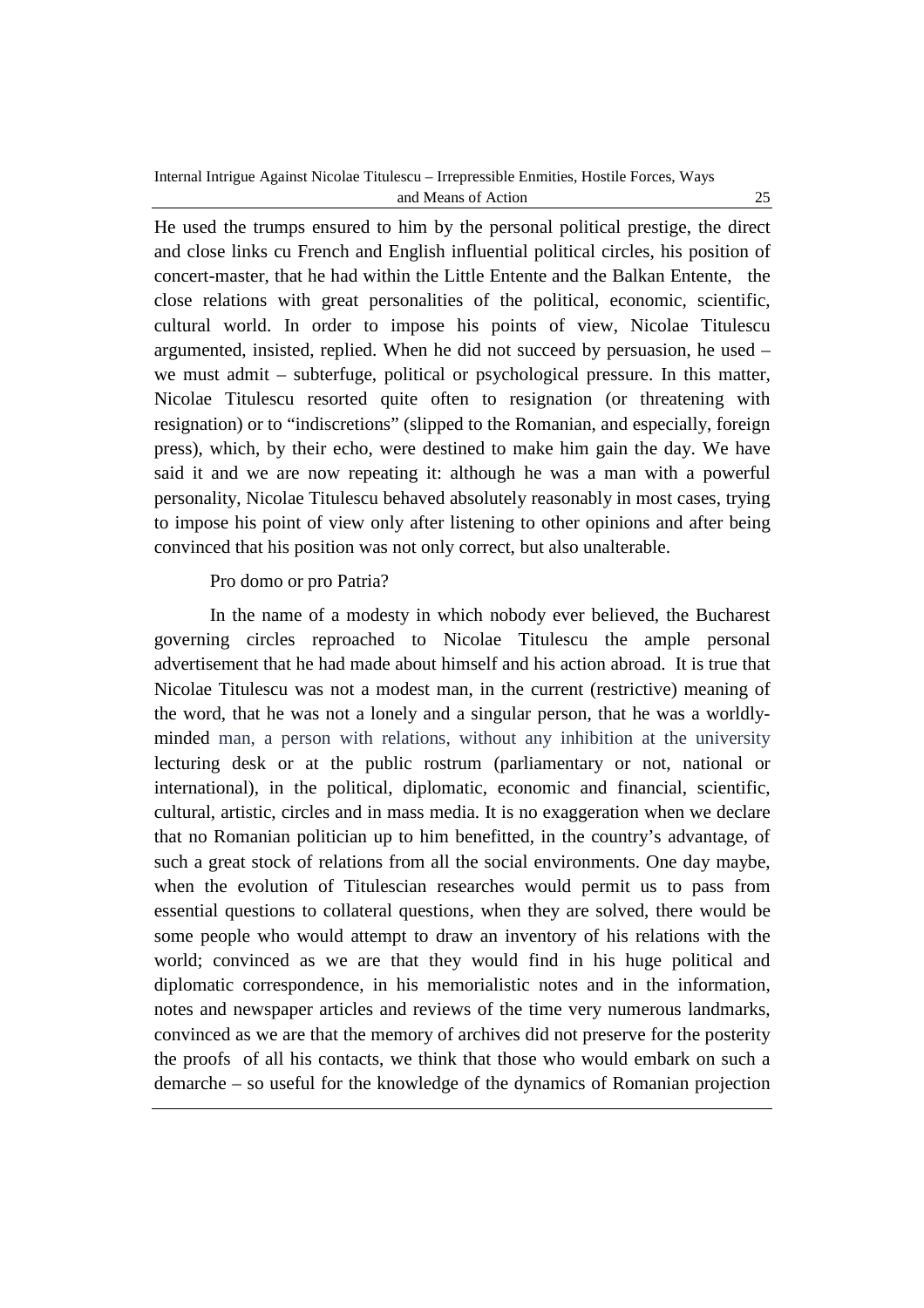towards the world and in the world – would see that, with Nicolae Titulescu, Romania achieved in the most direct way a contact with the whole world and that the world found out about Romania, through the intermediate of Nicolae Titulescu, in 20 years, more than in the former 100 years. Nicolae Titulescu appeared and he wanted to appear everywhere, where there was something to be defended, even indirectly, the positions and interests of Romania; Nicolae Titulescu appeared and he wanted to appear everywhere, in political, diplomatic, economic, financial, scientific, cultural artistic and press circles, there where there were debated the ideas of security, disarmament and cooperation, of doing away with force and enthroning the law, everywhere the idea of knowledge, understanding, progress and peace has a chance to win over new adepts, new advanced positions, on the hard and toilsome way towards aspiration of reality. It is really true that he manifested himself broadly, diversely and spectacularly, through speeches, conferences and public interventions like no other foreign minister of Romania. Equally true is also the fact that all these acts of presence, Romanian presence before anything else and only afterwards personal pleas for the generous causes of humanity, pleas for understanding, cooperation and peace. All these manifestations of independence in action of a great and powerful personality, so as he was and will remain forever projected by history Nicolae Titulescu, effaced, of course the figure of a buffoon king and of an obedient prime minister, who pretended for themselves more than they knew to do and to whom, Nicolae Titulescu was decided not to accept their intrusion in a political arena infinitely more complex and more delicate than the internal one, an arena in which responsibilities were infinitely greater and more serious and where ignorance and dilettantism could have consequences if not altogether disastrous, at least deeply detrimental. The reproaches addressed on the above-mentioned terrain aimed at his manifestation within the organisms, conferences and international gatherings; they multiplied and became more and more acute after the top moments of his international consecration, 1930 and 1931, the years of his successive election, contrary to usual rules, as president of the  $11<sup>th</sup>$  and  $12<sup>th</sup>$  ordinary sessions of the Assembly of the League of Nations, when Nicolae Titulescu, even if not liked by all diplomatic chancelleries, he was sought after by all diplomatic chancellaries, being also, and beyond everything else, pampered by public opinion. The reproaches addressed on the above-mentioned terrain aimed at his manifestation through the intermediate of Romanian and foreign press, written and spoken, of newsreels of his time. Together with Nicolae Titulescu, the questions of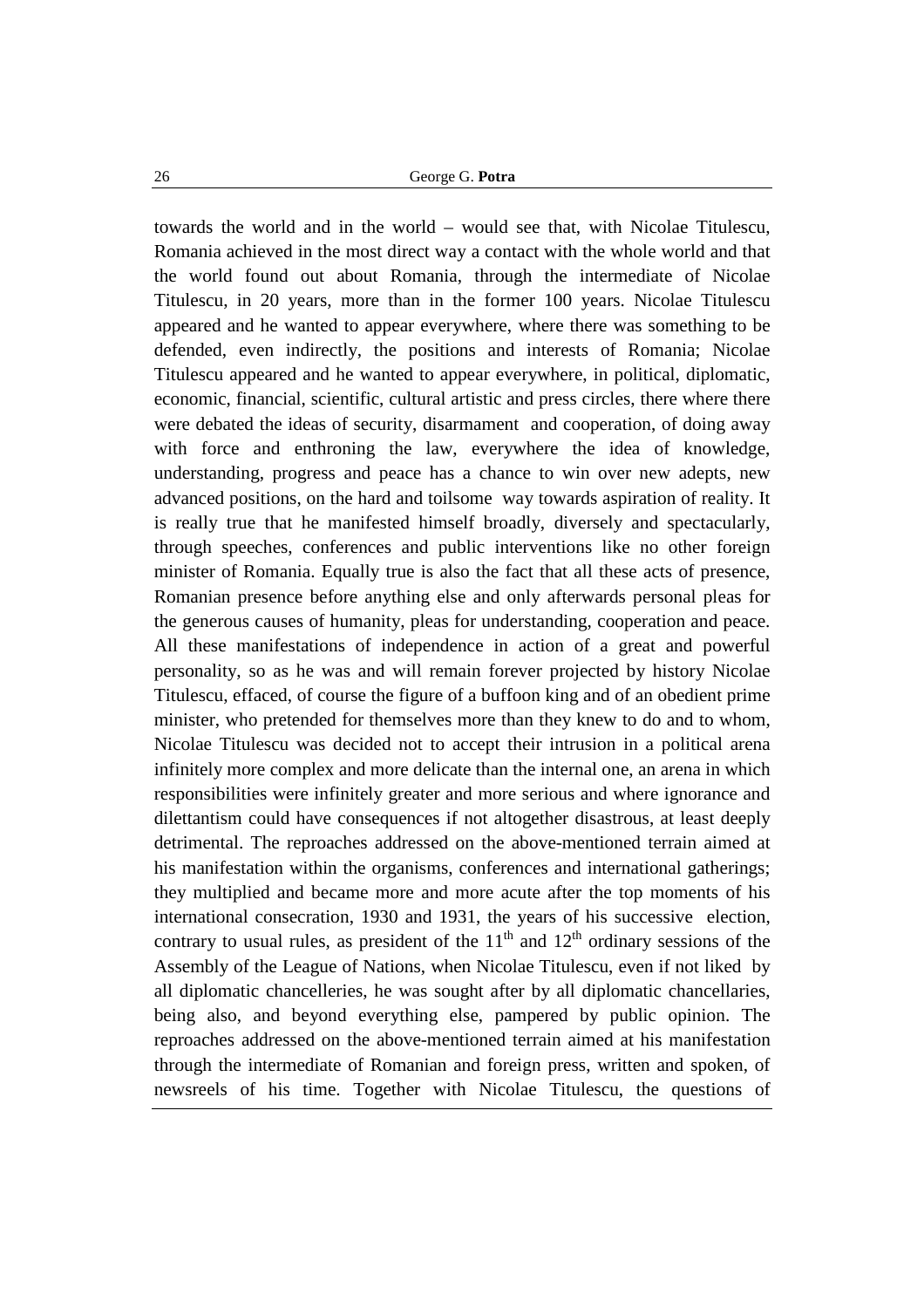Romanian foreign policy considered absurdly so long as pertaining to the domain of questions reserved to specialized and limited circles, entered more than ever before in the pages of internal press, benefitting, at the same time, as events and protagonists, of a generous presentation and illustration. The essence of Nicolae Titulescu's activity and the prodigious forms of manifestation of the Romanian foreign minister offered to the press a very generous and fertile territory for demarches and publishing actions, a territory exploited, as a matter of fact, intelligently, diversely and consistently. It would mean that we do not see the question in its whole complexity if we would not mention here that the great newspapers and magazines published abroad in his time were considering a fact of professional pride to disseminate and broadcast promptly the points of view of the Romanian foreign minister and to obtain exclusively his cooperation. Reproaching to Nicolae Titulescu that by everything he was achieving he was making a broad personal publicity – and only the exact knowledge of the vainglory of Carol II and of Gheorghe Tătărescu may suggest the precise dimension of this reproach – the Romanian governmental circles tried to bring him back at the common denominator of the lack of relief given by his capacity of a common member of the governmental team, to rob him of the right to a position of exponent, to dispossess him of the success and the echo this would have meant. In this action the Romanian governmental circles tried to sensitize both Carol II and the prime minister (the ministers tried to sensitize the prime minister; the prime minister tried to sensitize the king). Both tried to sensitize from such a position the members of the opposition. The fact, only apparently paradoxical seems uncomprehensible at a closer view. Such an action made by the opposition against Nicolae Titulescu, seen as having an exclusively personal keenness was not in their vision of a nature to affect and erode the foreign political platform of the National Liberal Party, a governing party, the reflex being meant to be borne exclusively by Nicolae Titulescu, the government trying eventually to insinuate that it manifests exigencies also towards the members of its own team.

## False accusations of favoritism

He was accused of favoritism and nepotism, by reproaching him the fact he brought various persons to the Ministry of Foreign Affairs. Such reproach seems preposterous in a society in which nepotism and favoritism was also practiced by some politicians who were not in a position to reject the reproaches and accusation in this sense. The accusations in this direction were generated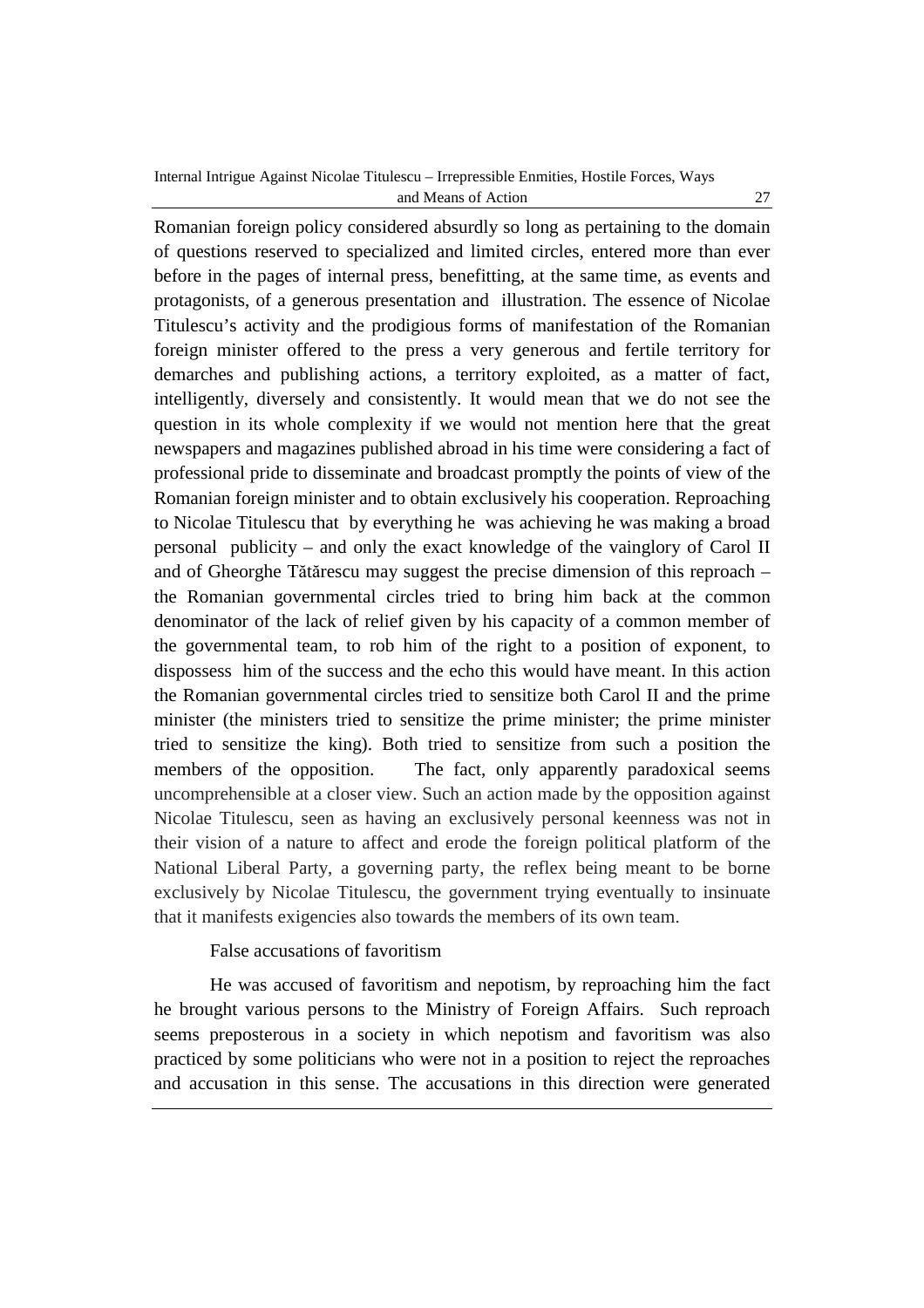particularly by the discontents with the structural changes in the central of the Ministry of Foreign Affairs, with the criteria of selecting and promoting its personnel, of its rejuvenation and refreshing. Nicolae Titulescu did not exclude any valuable officer from the ministry, but he renounced to the long faces which are in and are cultivated by any bureaucracy, he dispensed with all those who had no other merit than being of boyar origin or having a special material situation, with all those who invoked a university title obtained in some western capital city, but could not prove the ability to introduce themselves in an actional system proper to the new political openings. One should note that such reproaches came mainly from some persons working in the Central of the Ministry of Foreign Affairs – like Constantin Cesianu, Anton Bibescu, Victor Cădere a.o. – adversaries of Nicolae Titulescu in political matters (internal or external), but also from political figures like Grigore Filipescu, Gheorghe Tătărescu. At a close research, made in all objectiveness, the reproach in this matter looks totally gratuitous. Savel Rădulescu was not his relative, and his training, experience and authority were beyond any doubt. Constantin Vişoianu was truly one of those brought by Nicolae Titulescu, but we cannot ignore the fact that he continued to play a major part in our diplomacy even after his Patron had left this position, becoming a foreign minister himself. Mihail Arion, secretary general of the Ministry of Foreign Affairs did not need by tradition and training to be made a filantropic act, his presence in the ministry being fully justified by his exceptional personal data. The fact that on August 29, 1936, he left the ministry, was not the result of losing the support of the foreign minister, but was due to his refusal to accept what seemed to him – and he was right – an attempt no only against one man, but against a foreign political course to which he had dedicated himself. Ion Lugoşianu – who would become his godson – entered diplomacy after several years of ministerial functions, the new duties being not a favour, but a transfer of capacities. We would not insist on the names of Ion (Ionel) Christu and Nicolae Raicoviceanu, who owed their entry in diplomacy to Nicolae Titulescu. Their kinship with Nicolae Titulescu – and especially of Gheorghe and Sergiu Nenişor – in turn private secretaries of Nicolae Titulescu does not support the allegation of a policy of nepotism and favoritism along the two mandates of Nicolae Titulescu, in spite of any propensity he could have had for them. One can affirm that Nicolae Titulescu operated before anything else with the criterion of value, and when they did not confirm it, they left soon the posts to receive other duties. The accusations of favoritism and nepotism do not succeed in Nicolae Titulescu's case to be a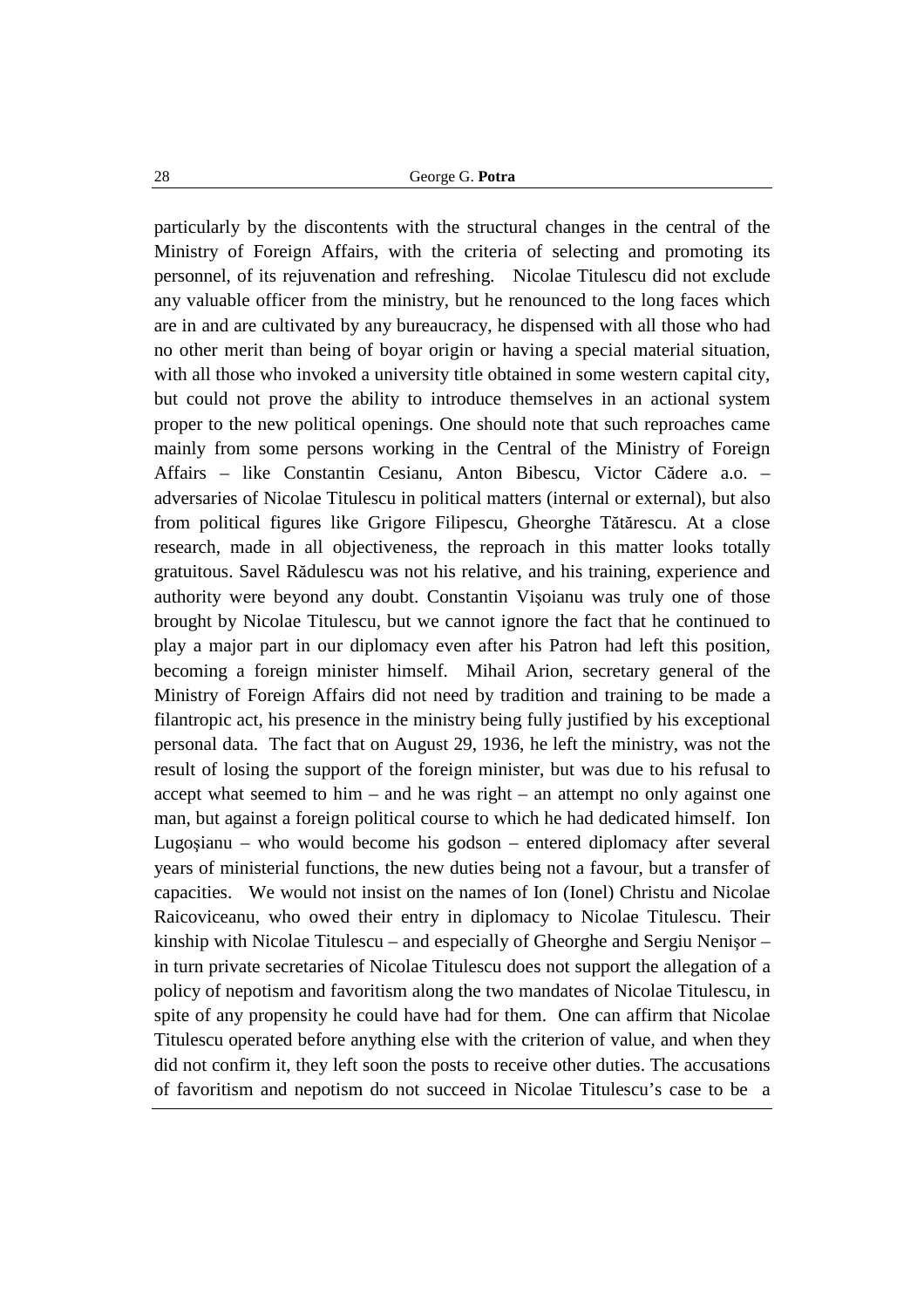fundamented incrimination, illustrating only the large gamut of calumnies to which – by seeking arguments, beyond the doctrinaire plan – Nicolae Titulescu's adversaries resorted without shame, even if they were outrageous whopping lies.

The legend of the "prodigal son"

Nicolae Titulescu was reproached his prodigality, the exaggerated financial claims and the huge unjustified expenditures. The Romanian minister (the reproaches are dating also from the periods he was a minister of Finances, and the periods when he was a foreign minister, when he was Romania's permanent at representative at the League of Nations, and when he was envoy extraordinary and minister plenipotentiary of Romania in London) was accredited as "prodigal son" who is spending like a nabob the country's money in Europe's capital cities. Made persistently, such an "advertisement" – having as main authors politicians who used to resort, in whatever post they had, to all manipulations and financial malversations was, in the old run meant to be successful, if not in the ranks of public opinion, at least in the ranks of the opposition, and consequently, able to stimulate and focus the demagogical attacks against Nicolae Titulescu. Did Nicolae Titulescu spend a lot, did he spend a little? This is a question to which – even with all the information we have at present – we can answer with affirmations that do not risk to be contradicted by the appearance in circulation of new information or documentary proofs whatever they might be. Surely all the expenditures (ordinary or extraordinary) were under strict control, being approved by the budget or by special dispositions from the budgetary reserve. There were not other possibilities, and there are not, either in this country or elsewhere. In the reproach addressed to Nicolae Titulescu, abstraction was made deliberately of the fact that the development of activities abroad (opening of new diplomatic missions in other European states and in countries on other continents in Latin America, Asia and Africa; joining to new and new international organizations and bodies; participation in the organization of international conferences, with a sub-regional, regional and continental character on various problems) and the devaluation of the Leu, under the conditions of the economic and financial crises that shattered periodically international life, that led to the growth of the expenditures of the Ministry of Foreign Affairs, appreciate in absolute figures, As to the piece of information conveyed that Nicolae Titulescu had some secret funds, great sums of money, in cash or cheques, in his own possession or in that of his close collaborators, about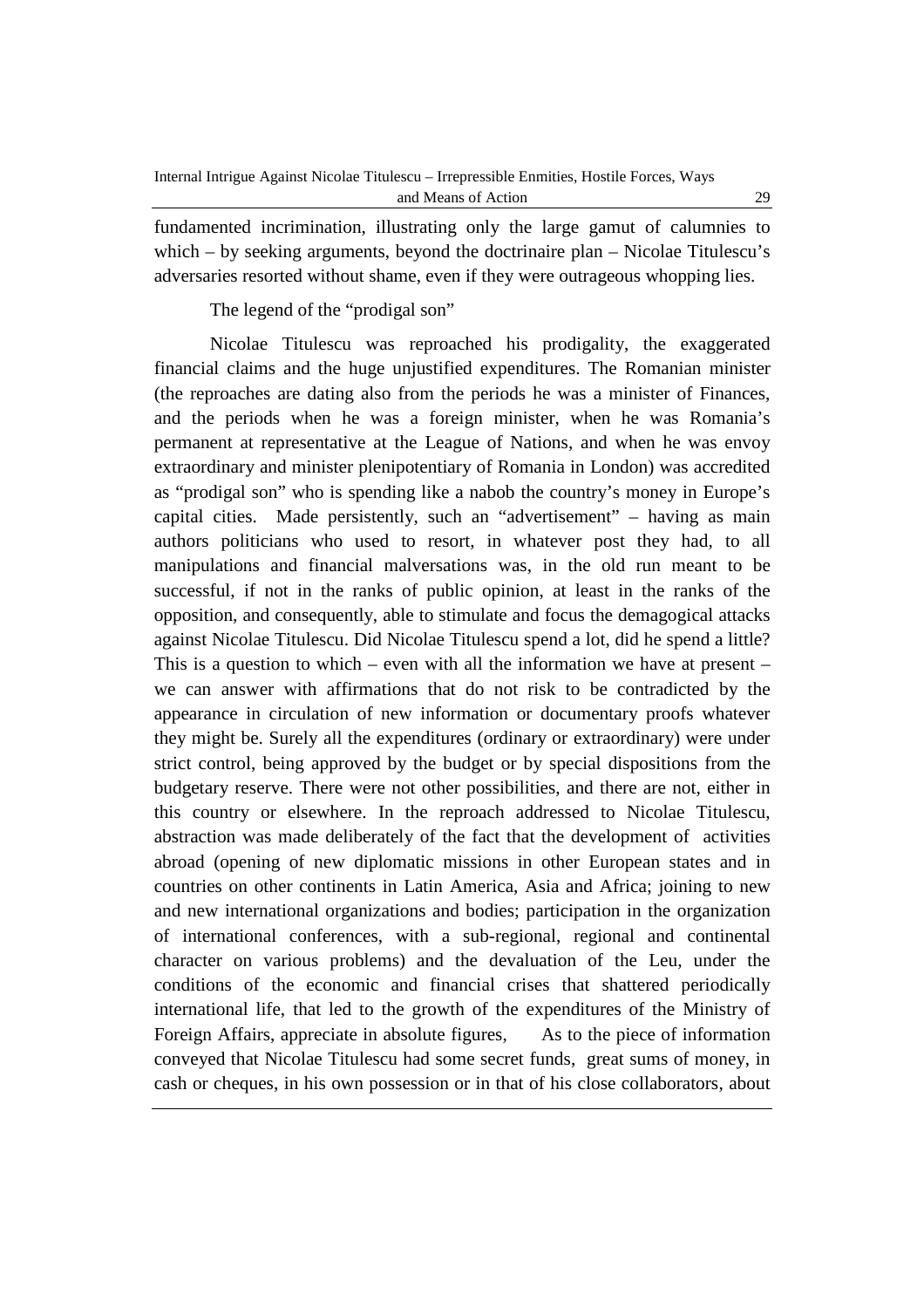whom he got his own way, we must specify that all the expenses were accounted regularly, and we must also specify that any foreign minister, with such an active international presence needed some cash to bear up the numerous protocol duties, and to the duties deriving (or better to say implied in) from the relations with the press and the newsmen. Understanding very well the sense, the weight and the importance of diplomatic representation (amplitude and level of representation, the manning and the statute of the personnel of the Ministry of Foreign Affairs), as a condition of dignity (not of luxury), as a conditioned efficiency (not of money spent driftlessly and without justification), as a condition of a piece with international standards, which might assure to Romanian representatives an equal position, a similar statute, to cast away any inhibitions and inferiority complexes. All the expenditures made by Nicolae Titulescu in the high leadership or representation offices he had had were placed under the sign of necessity, efficiency and legality.

As for the action of the governmental factors against Nicolae Titulescu, a larger analysis along time, extended at the level of the 1932–1936 years, allow the remark that the public positions taken against Nicolae Titulescu were extremelyextremely rare, even if not absent. This fact can be explained not as a perfect agreement with the positions, initiatives and demarches of the Romanian foreign minister, not in full governmental solidarity as one might think at a first view, not in the decency of the members of the governmental team, not in the intention to spare Nicolae Titulescu's feelings, but in the interest of the government to preserve and defend its positions in the confrontation of interests on the home internal arena, in its desire to present itself as homogenous, united and wellwelded in matters of principled positions and concrete initiative in everything that meant internal and external problem-matters. In order to avoid all doubtfulness or ambiguities we must say, when we affirm that such pieces of criticism were not publicly disseminated, we have in view that they did not appear in acts emanating from the government or from the head of the government (communiqués of the Council of Ministers, statements, interviews), that they were not expressed either in the Parliament (the Chamber of Deputies, or the Senate) or in the Press. This does in no way mean that the critical appreciations formulated by King Carol II, the prime minister Gheorghe Tătărescu, by other members of the governmental team would have had as resonance chamber only their own circles, that they would not surpass their perimeter, but to specify that the criticisms against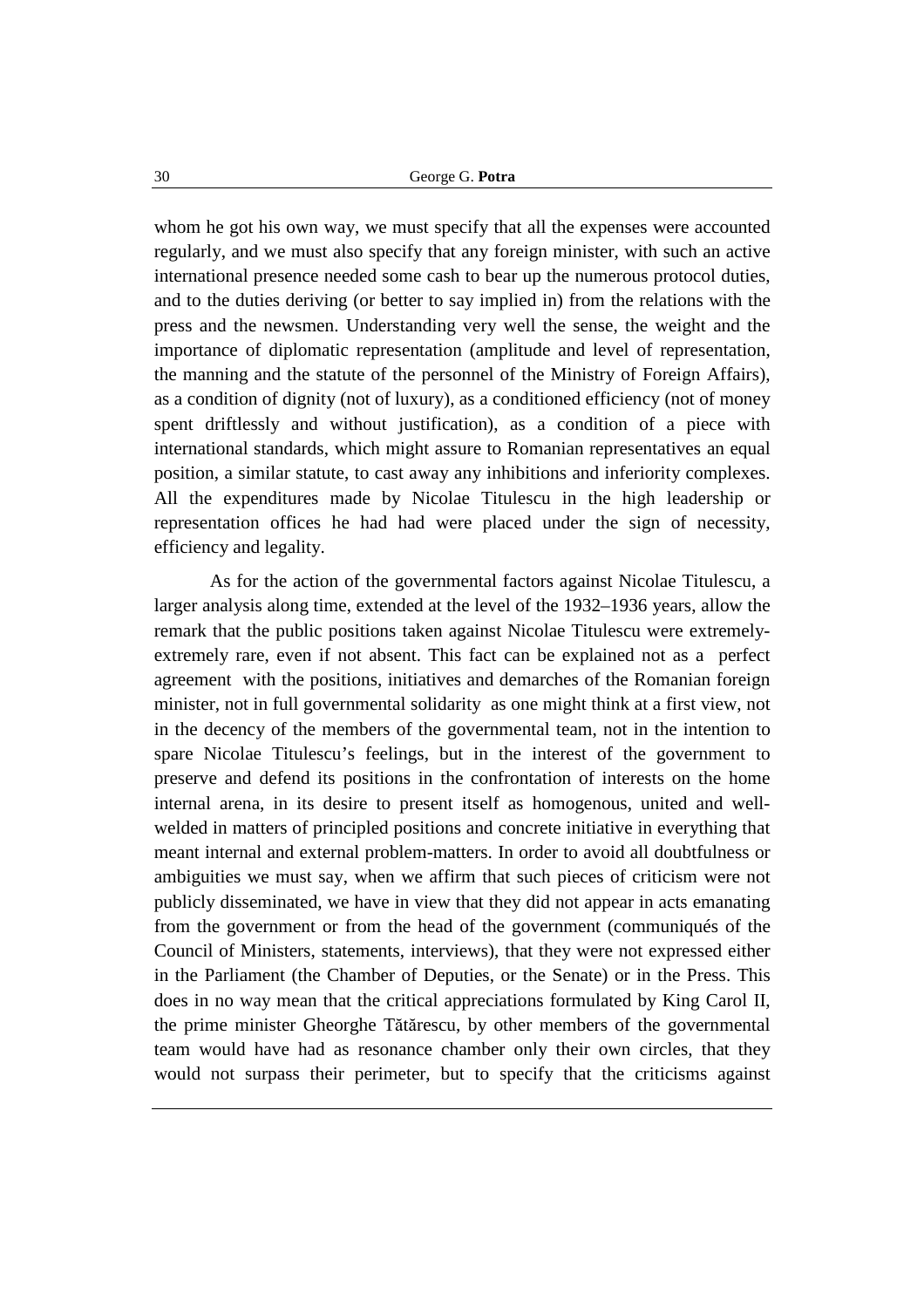Nicolae Titulescu were not oficialized and had not become known to the public at large. By not resorting publicly to any personal attack, Carol II and Gheorghe Tătărescu, the first in his traditional messages of the throne, the second in his occasional statements or interviews on home and foreign policy expressed positions and appreciations, which for any initiate, seemed to be clear delimitations from Nicolae Titulescu, if not indirect critical and dissimulated references to him. Such a manner of "washing their dirty linen at home" did not block indiscretions, did not deter the opposition forces and personalities to get into possession of information and to exploit information that attested to discordances, differences and confrontations within the governmental team, which facilitated their own political game, both generally and in particular.

As for the means used against Nicolae Titulescu both by the King and by the prime minister we should remark, especially, that he was permanently prosecuted; it is not impossible, we even assume it, that the opposition political forces, their responsible factors had created for themselves in their turn a system of information regarding Nicolae Titulescu's projects and actions. A necessary definition of the terms requires us to say that, in fact, Nicolae Titulescu was continuously spied by his adversaries at home. An when we say "adversaries", we do not mean only the forces and politicians from the opposition but also those belonging to the same governmental team, who manifested for very different reasons, most often subjective, a hostile attitude against the Romanian foreign minister. Carol II created (we suspect that the initiative was his) and he used a spying system against Nicolae Titulescu, a system active all along his reign, in the 1930–1940 years; such a system regarded the former head of the Romanian diplomatic chancellery, the beneficiary being until September 1940 Carol II, and afterwards Ion Antonescu. Among the instruments used we should mention before anything else the listening and recording of Nicolae Titulescu's phone conversations made abroad with various Romanian political personalities in Romania, even with his own closest collaborators from the leadership of the Ministry of Foreign Affairs, on the one hand, and the phone conversations of the Romanian dignitary with various persons when he was in Romania, on the other hand. The evidence found in Romanian archives, in the fund of the former Royal Family, proves, incontestably, such an affirmation. To this one should add the retrenchment of his correspondence. It is true that the proofs we have regarding this aspect concern only the period after Nicolae Titulescu's removal from the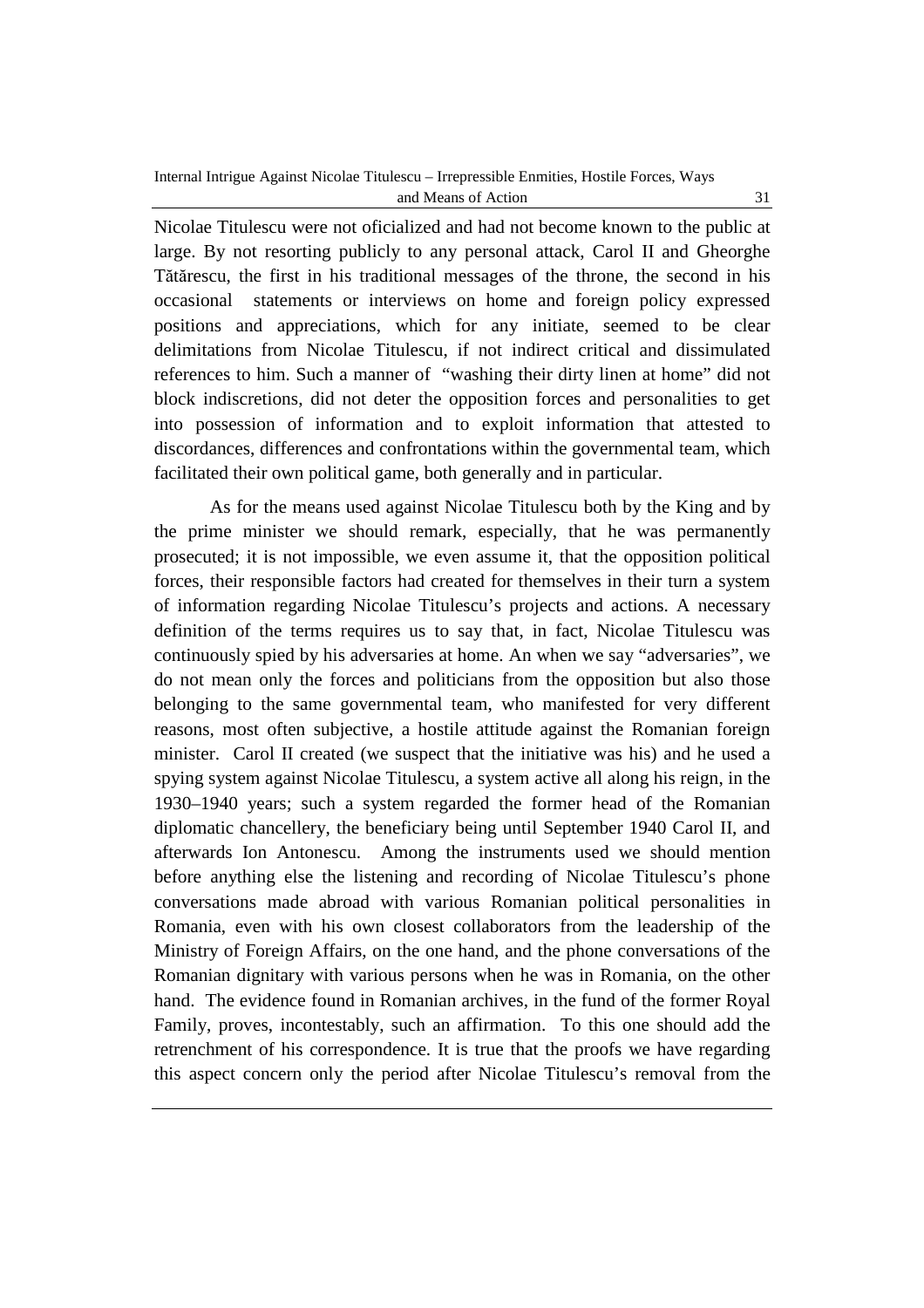government, but we have no reason to doubt – especially under the conditions of the existence of some evident and long-standing misunderstandings and of some state of things of suspicion and confrontation –that such practices were also used before. A whole chain of informers in the service of Carol II and of the Camarille actioned at home and abroad in order to identify and investigate everything that generally and on a particular level could nbe unfavourable to the Romanian foreign minister. The datas which are at our disposal allow us to affirm today peremptorily that such informers had been designated and used (paid or not) in the political circles, in the political-diplomatic, economic-financial circles of the army and of the police, of the press. Loved up to adulation, esteemed up to veneration, both at home and abroad, Nicolae Titulescu was surrounded, at the same time, by real cohorts of adversaries and spies, who did not shrink from going into in the most intimate corners of his private life. Their reports, sometimes intelligent, at other times examples of stupidity, have all, in spite of the existence or inexistence of some intellectual qualities, a common note; the genesis and their aim was to find and demonstrate the guilt of a man who served the interests of his country. In this action, seen only under the aspect of spying Nicolae Titulescu, Carol II did not shrink from implying heads of Romanian diplomatic missions abroad, to whom he imposed a system of information parallel with the one determined under the functioning rules of the Ministry of Foreign Affairs.

The proportions of such a procedure are difficult to establish, given the little evidence we have at hand in this sense; but sure is the fact that at least at two Romanian legations abroad (Paris and Warsaw) it was consistently and fervently practiced, the information destined to the king, which have by-passed the normal diplomatic channels, having as finality the outlining of Nicolae Titulescu's guilt. Carol II no only accepted, but even stimulated the elaboration and sending of some periodical information by some politicians like Alexandru Vaida-Voevod, Octavian Goga, Grigore Filipescu, Armand Călinescu a.o. All this evidence, put together, constituted for Carol II and for the camarilla a voluminous file on Nicolae Titulescu, which wanted to be in equal measure an evidence and justification for the measures taken later against the Romanian foreign minister. Carol II's wish to have such a file, and the actions and demarches made to this aim being known in the foreign political and diplomatic circles in Bucharest and abroad, fuelled it continuously and completed it with everything that the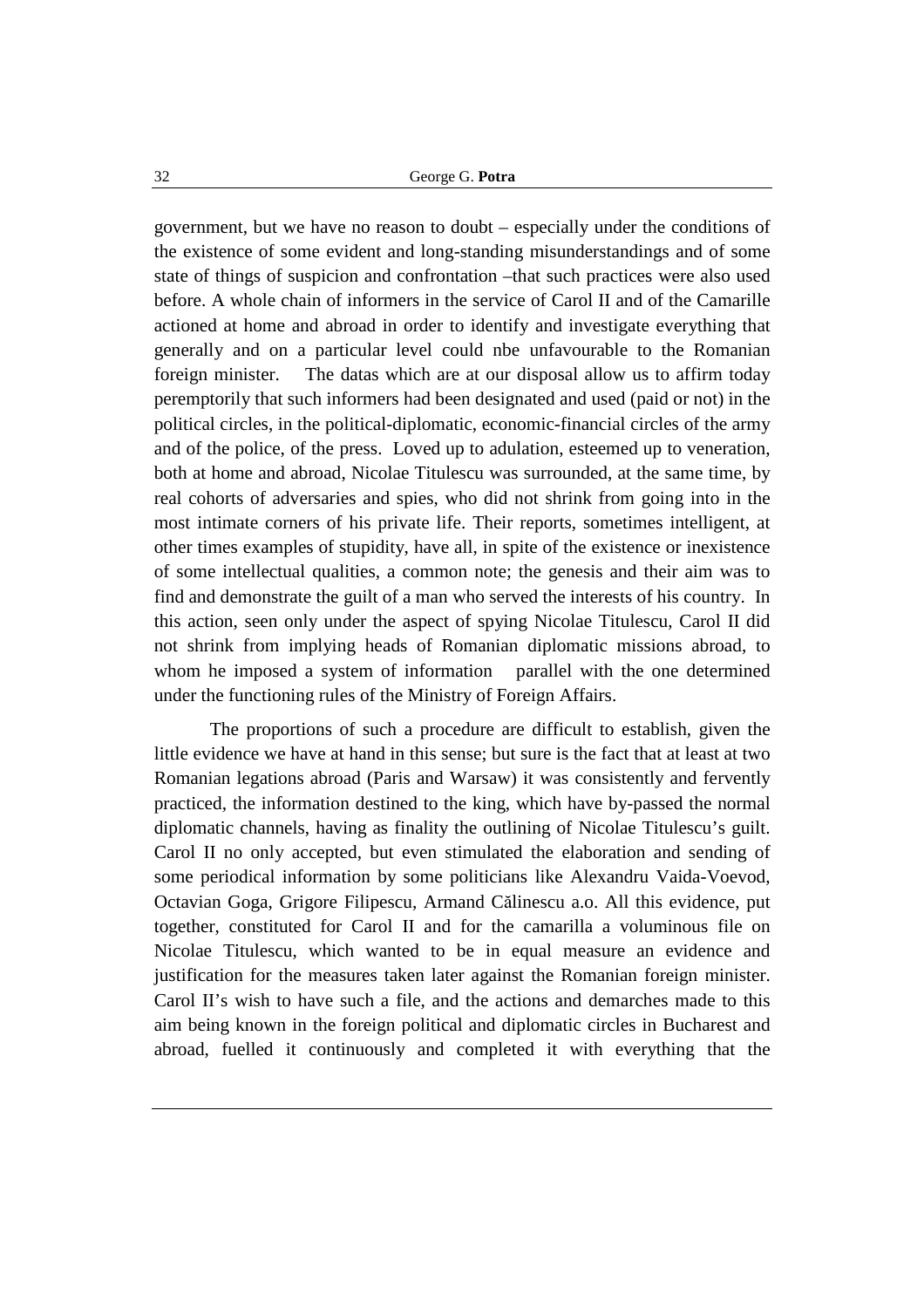adversaries of Nicolae Titulescu could identify, collect and supply, directly or through intermediaries, to Carol II and to the prime minister.

#### **NOTES**

v *Ibidem.* 

 $\overline{a}$ 

i Ioan Scurtu, *Poziţia partidelor politice faţă de activitatea diplomatică a lui N. Titulescu (1932−1936),* (Position of the political parties as to Nicolae Titulescu's diplomatic activity, 1932– 1936), in *Titulescu şi strategia păcii* (Titulescu and the strategy of peace (coordinator Gh. Buzatu), Junimea Publishing House, Jassy, 1982, pp. 233−235; I. Chiper and Fl. Constantiniu, *Din nou despre cauzele înlăturării din guvern a lui N. Titulescu (29 august 1936)*, (Again about the cases of N. Titulescu's removal from the govenrnent) in RRSI, Year III, No. 2 (6), 1969, pp. 37−53; George G. Potra, *Titulescu – victima unei conspiraţii*, (Titulescu – victim of a conspiracy) in "Almanahul revistei Lumea 1985", ("Almanach of the Lumea magazine"), pp. 75−92.

ii George G. Potra, *Din culisele demiterii lui Nicolae Titulescu. Treptele dizgraţiei (I−III)*, (From the backstage of Nicolae Titulescu's dismissal. The stages of disgrace, I-III, in MI, Year XXI, No. 3 (240), March 1987, pp. 22−26; No. 4 (241), April 1987, pp. 22−26, 32; No. 5 (242), May 1987, pp. 28−32.

iii R., [s. l], July 11, 1936, Gheorghe Tătărescu către Carol al II-lea (Gheorghe Tătărescu to Carol II – ANIC, Royal House Fund, Home Affairs Cabinet, file No. 29/1936 – *apud* Nicolae Titulescu, *Documente diplomatice* (Diplomatic documents) (edition edited by Dinu C. Giurescu, Gheorghe Ploeşteanu, George G. Potra, Constantin I. Turcu; introductory study by George Macovescu), Political Publishing House, Bucharest, 1967, doc. No. 470, pp. 797−799 or Gheorghe Tătărescu, *Mărturii pentru istorie* (Evidence for history) (edited by Sanda Tătărescu-Negropontes; introductory study by Nicolae Şerban Tanaşoca), Encyclopaedic Publishing House, Bucharest, 1996, pp. 165−168; cf. also Constantin I. Turcu, *Dialog diplomatic Titulescu−Tătărescu. 1936. Geneva−Bucureşti* (1, 2, 3), (Diplomartic dialogue Titulescu–Tătărescu. 1936. Geneva–Bucharest (1, 2, 3) in "Lumea", Year XXX, No. 30 (1 497), 23−29 July 1992, pp. 26−27; No. 31 (1 498), 30 July−5 August 1992, pp. 22−23; No. 32 (1 499), 6−12 August 1992, p.38. See also, C. I . Turcu, I. Voicu, *Nicolae Titulescu în universul diplomaţiei păcii*, (Nicolae Titulescu in the universe of diplomacy of peace), Political Publishing House, Bucharest, 1984, pp. 116−118 and Nicolae Titulescu, *Politica externă a României (1937)(Romania's foreign policy)* (edited by George G. Potra, Constantin I. Turcu, Ion M. Oprea), Encyclopaedic Publishing House, Bucharest, 1994, *passim.*

<sup>&</sup>lt;sup>iv</sup> We intend to publuish in the next period a volume that would present in extensor the attitude and intrigue of the home political foces against Nicolae Titulescu. A special chapter – *Subminat în chiar interiorul Cabinetului –* (Undermined within the cabinet) will be focussed on the subversion of the team colleagues.

vi *Ibidem.*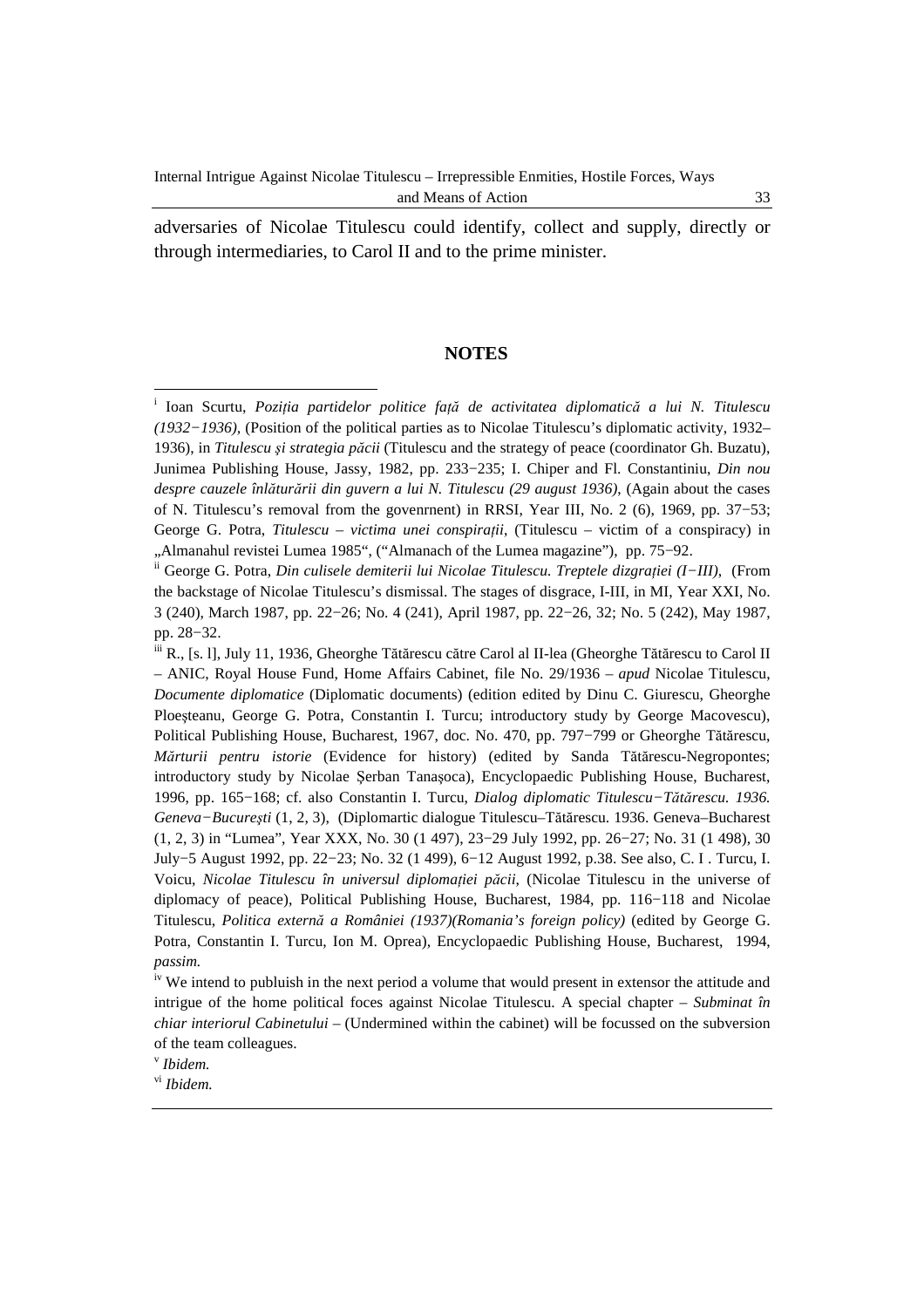#### vii *Ibidem.*

viii *Bref "Compte Rendu de l'activité" du Bureau des Affaires Étrangères de la NSDAP, de 1933 à 1943 (doc. nr. PS 007)*, în *Procès des grands criminels de guerre devant le Tribunal Militaire International, Nüremberg (14 novembre 1945−1-er octobre 1946)*, *tom XXV (documents et autre materiel de preuve) (numero PS 001 à PS 400),* Edité à Nüremberg, Allemagne, 1947; cf. also Octavian Goga, *Jurnal politic* (Political Diary) (text established and presentation by Ioan Şerb; arguments and historical notes by Mircea Muşat), in RITL, Year XXXIII, No. 2/1985, pp. 155−160; No. 3/1985, pp. 161−168; No. 4/1985, pp. 161−168; Year XXXIV, No. 1/1986, pp. I−VIII and 159; No. 2−3/1986, pp. I−VIII; No. 4/1986, pp. I−VIII; Year XXXV, No. 1/1987, pp. I−VIII; No. 3−4/1987, pp. I−VII, but especially S., Bucharest, 22 February 1936, Octavian Goga to Carol II and M., Vittel, 14 July 1936, Octavian Goga to Carol II – both in ANIC, Royal House Fund, Foreign Affairs Cabinet, File No. 7/1936. For information see also Gheorghe T. Pop, *Caracterul antinaţional şi antipopular al activităţii Partidului Naţional Creştin*, (The anti-national and anti-popular character of the activity of the National-Christian Party), Dacia Publishing House, Cluj-Napoca, 1978, *passim* and Mihai Fătu, *Cu pumnii strânşi (Octavian Goga în viaţa politică a României. 1918−1938)* [With close fists (Octavian Goga in Romania's political life, 1918–1938)] Globus Publishing House, Bucharest, 1993, *passim.* 

ix A.C. Cuza, *Îndrumări de politică externă (Desfiinţarea "Ligei Naţiunilor". Revizuirea tratatelor. Alianţa României cu Germania)*, (Directions of foreign policy [Liquidation of the League of Nations. Revision of Treaties. Romania's alliance with Germany]) Cugetarea – Georgescu-Delafras Publishing House, Bucharest, 1941, *passim.* Also, Gheorghe T. Pop, *op. cit., passim* and Andreas Hillgruber, *Hitler, Konig Carol und Marschall Antonescu. Die deutschrumänischen Beziehungen. 1938−1944*, Franz Steiner Verlag Gmbh., Wiesbaden, 1965, *passim* (and the Romanian edition: *Hitler, Regele Carol şi Mareşalul Antonescu. Relaţiile germanoromâne. 1938−1944)* (Hitler, King Carol and Marshal Antonescu, German-Romanian relations. 1938−1944)(edition and biographicakl study by Stelian Neagoe), Humanitas Publishing House, Bucharest, 1994, *passim.* 

 $X$  M., Sinaia, 14 October 1932, Alexandru Vaida-Voevod to Carol II – ANIC, Royal House Fund, Home Affairs Cabinet, File No. 38/1932. See also Alexandru Vaida-Voevod, *Memorii* (Memories) (preface, edited., notes and comments by Alexandru Şerban), Dacia Publishing House, Cluj-Napoca, vol. II, 1995, *passim*; vol. III, 1997, *passim.* 

xi Gheorghe I. Brătianu, *Problemele politicii noastre externe* (The problems of our foreign policy), Bucharest, 1934; Idem, *Problemele politicii noastre de stat* (The problems of our state policy), Bucharest, 1937; Georges I. Bratianu, *La Roumanie et la crise du systeme politique*, Bucarest, 1937; *Bref "Compte Rendu de l'activité du Bureau des Affaires Étrangères de la NSDAP de 1933 à 1943 (doc. PS 007)*, in *Proces des grands criminels de guerre devant le Tribunal Militaire International, Nüremberg (14 novembre 1945−1-er octobre 1946), tome XXV (documents et autre materiel de preuve) (numero PS 001 à numero PS 400)*, Edité à Nüremberg, Allemagne, 1947; *Procesul marii trădări naţionale* (The trial of the great national treason) (stenograms of the debates at the People's Tribunal obn the Antonescu Government)*,* Eminescu Publishing House, [Bucharest], 1946, *passim*; Andreas Hillgruber, *op. cit., passim* (see also Romanian edition: Andreas Hillgruber, *op. cit., passim*).

 $\overline{a}$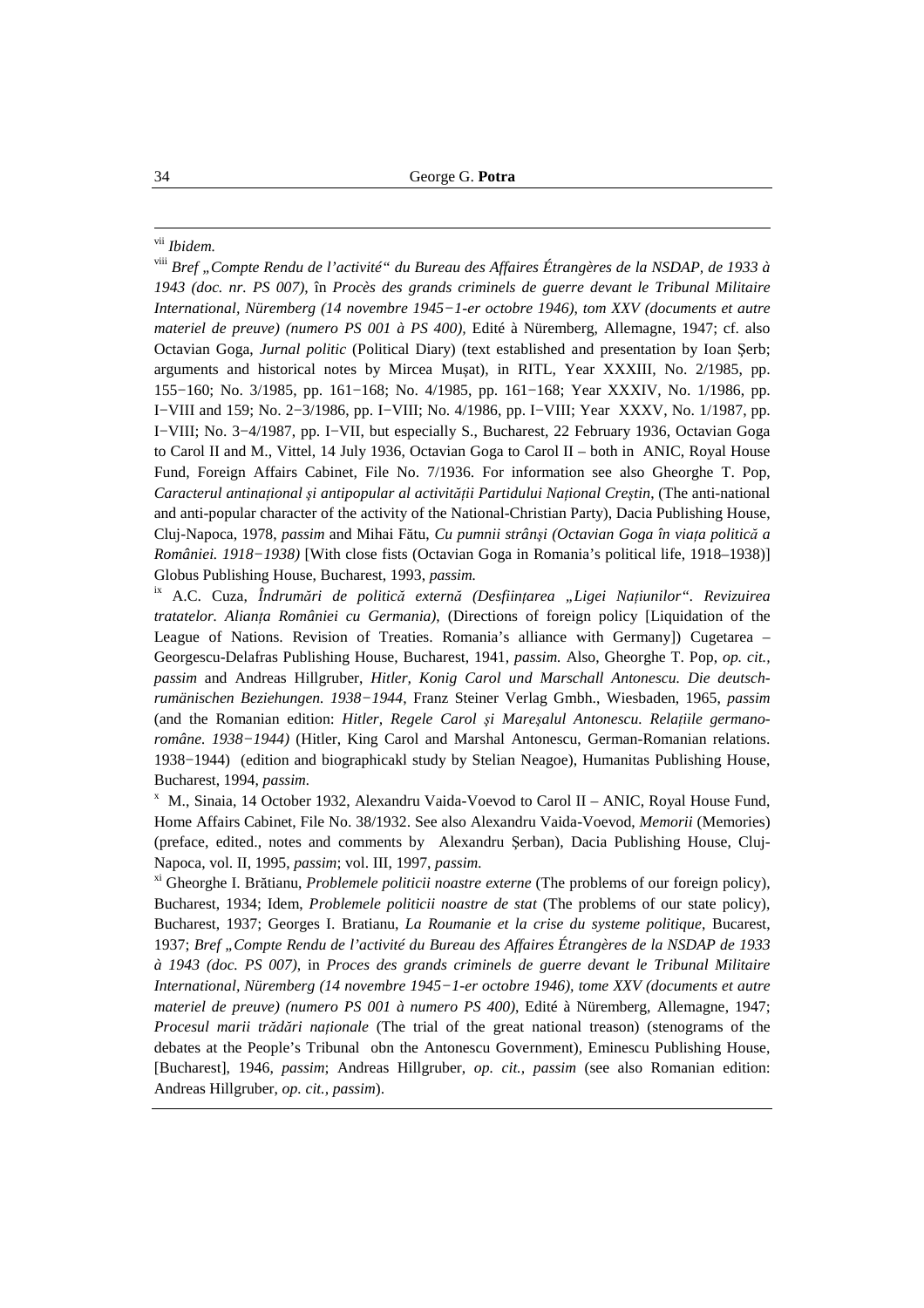$\overline{a}$ 

xii N. Iorga, *Memorii*, (Memories) VI−VII, Vălenii de Munte, 1939, pp. 414−463; Idem, *Orizonturile mele. O viaţă de om aşa cum a fost* (My Horizons. A Life of a man as it was) (edited by Valeriu and Sanda Râpeanu; introductory study, notes, commentaries,index by Valeriu Râpeanu), Minerva Publishing House, Bucharest, 1972, *passim*; cf. also the numerous articles published by Nicolae Iorga against Titulescu in "Neamul Românesc" ( some new quotations i the present work).

xiii S., Paris, 17 September 1931, Grigore Filipescu către Carol al II-lea (Grigore Filipescvu to Carol II– ANIC, Royal House Fund, Foreign Policy Cabinet, File No. 120/1931.

xiv Nicolae Titulescu, *Eu şi Garda de Fier* (I and the Iron Guard), "Universul" newspaper press, [Bucharest, 1937]. Horia Sima, *Antologie legionară* (Legionary anthology), VI, "Omul Nou" collection, Miami Beach, 1994; Idem, *Pentru ce am pierdut Războiul din Răsărit şi am căzut în robia comunistă* Why did we lose the war in the east and fell in communist bondage) (excerpt from "Buletinul Comitetului Naţional Româno-American", Year XV, 20 April 1972, with revisions and additions), "Generatia Nouă" Documentary Library, Madrid, 1973; Idem, *Istoria Mişcării Legionare* (History of the Legionary Movement), Gordian Publishing House, Timişoara, 1994; cf. also Mihail Sturdza, *România şi sfârşitul Europei. Amintiri din ţara pierdută*, (Romania and the end of Europe. Memories from the lost country), Dacia Publishing House, Rio de Janeiro / Madrid, 1966 (first part entitled *Titulescu: ministrul duşmanului* (Titulescu, the minister of the enemy), pp. 11−105). Also, Mihai Fătu, Ion Spălăţelu, *Garda de Fier – organizaţie teroristă de tip fascist* (The Iron Guard – organization of fascist type, first editiom, Political Publishing House, Bucharest, 1971, Political Publishing House, Bucharest, 1980, *passim*; Francisco Veiga, *Istoria Gărzii de Fier. 1919−1941. Mistica ultranaţionalismului* (The history of the Iron Guard. 1919– 1941. The mystique of ultra-nationalism) (translation by Marian Ştefănescu), Humanitas Publishing House, Bucharest, 1993, *passim*; Ştefan Palaghită, *Garda de Fier spre reînvierea României* (The Iron Guard and the Renaissance of Romania), Roza Vânturilor Publishing House, 1994, *passim*; Dragoş Zamfirescu, *Legiunea Arhanghelul Mihail de la mit la realitate*, The Legion of Archangel Michael from myth to reality), Encyclopaedic Publishing House, Bucharest, 1997. To these there are added *Împotriva fascismului* (Against fascism) [papers presented at the scientific session on the critical analysis and unmasking of fascism in Romania, orgabnized in Bucharest, 4–5 March 1971, under the auspices of the Academy of Social and Political Sciences of the Socialist Republic of Romania and of the Institute of Historical and Social Political unde the C.C. of the RCP], Bucharest, 1971; Ion Popescu-Puturi, *Nicolae Titulescu și epoca sa* (Nicolae Ttiulescu and his epoch, in MI, Year XVI, No. 5 (182),May 1982, pp. 8−9.

xv Constantin Argetoianu, *Pentru cei de mâine. Amintiri din vremea celor de ieri* (For the people of tomorrow, memories from the time of the people of Yesterday) in *Monarhia de Hohenzollern văzută de contemporani*, (The Hohenzollern monarchy seen by contemporaries) Political Publishing House, Bucharest, 1968, pp. 346−563.

xvi Mihail Manoilescu, *Memorii* (Memories), vols. I−II (edited, preface, notes and index by Vasile Dinu), Library of the National Bank collection, Encyclopaedic Publishing House, Bucharest, 1993, *passim.* 

xvii Mihail Sturdza, *România şi sfârşitul Europei. Amintiri din ţara pierdută*, (Romania and the end of Europe. Memories from the lost country), Dacia Publishing House, Rio de Janeiro / Madrid,